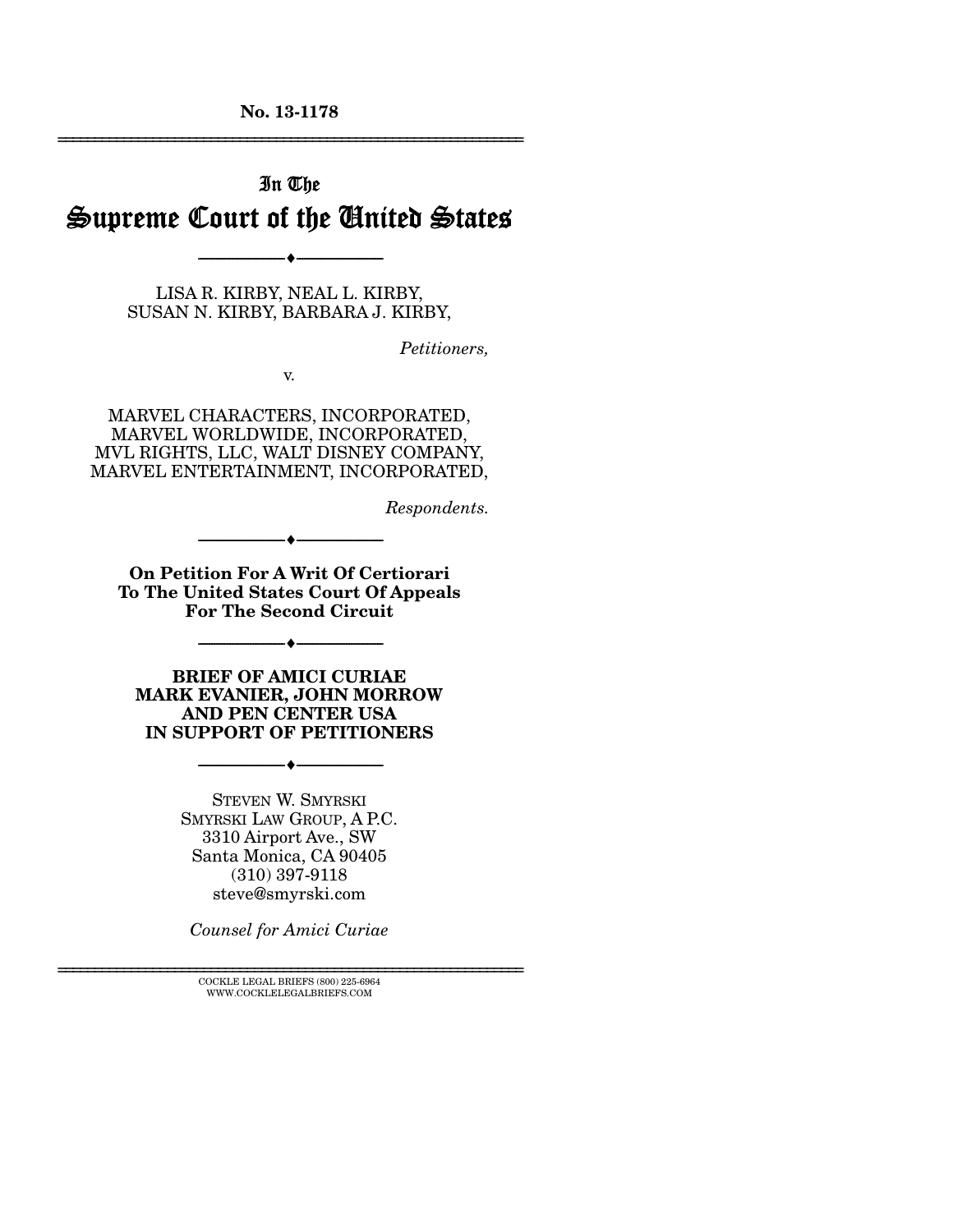### TABLE OF CONTENTS

|--|

| $\mathbf{i}$                   |                                                                                                                              |                                                                                                             |    |  |  |  |
|--------------------------------|------------------------------------------------------------------------------------------------------------------------------|-------------------------------------------------------------------------------------------------------------|----|--|--|--|
| iii                            |                                                                                                                              |                                                                                                             |    |  |  |  |
| INTERESTS OF AMICI CURIAE<br>1 |                                                                                                                              |                                                                                                             |    |  |  |  |
| SUMMARY OF ARGUMENT            |                                                                                                                              |                                                                                                             |    |  |  |  |
|                                |                                                                                                                              |                                                                                                             |    |  |  |  |
| Ι.                             | Jack Kirby's Business Relationship with<br>Marvel Reflects a Highly Independent<br>Freelance Creative Artist Selling Work in |                                                                                                             |    |  |  |  |
|                                | А.                                                                                                                           | The Comic Book Business Was Unpre-                                                                          | 6  |  |  |  |
|                                |                                                                                                                              | dictable; Publishers Cut Costs, Provid-<br>ing No Security for Freelancers                                  | 6  |  |  |  |
|                                | B.                                                                                                                           | The "Marvel Method": Using Free-<br>lance Artists to Plot and Draw Comic                                    | 9  |  |  |  |
|                                | C.                                                                                                                           | Freelancers Understood That Their<br>Work Was Purchased and Assigned<br>Not Owned at Inception as "Work for | 12 |  |  |  |
| II.                            | Kirby's Independently Designed Seminal                                                                                       |                                                                                                             |    |  |  |  |
|                                | A.                                                                                                                           |                                                                                                             | 15 |  |  |  |
|                                | Β.                                                                                                                           |                                                                                                             | 17 |  |  |  |
|                                | C.                                                                                                                           |                                                                                                             | 18 |  |  |  |
|                                | D.                                                                                                                           | Sgt. Fury and His Howling Comman-                                                                           | 19 |  |  |  |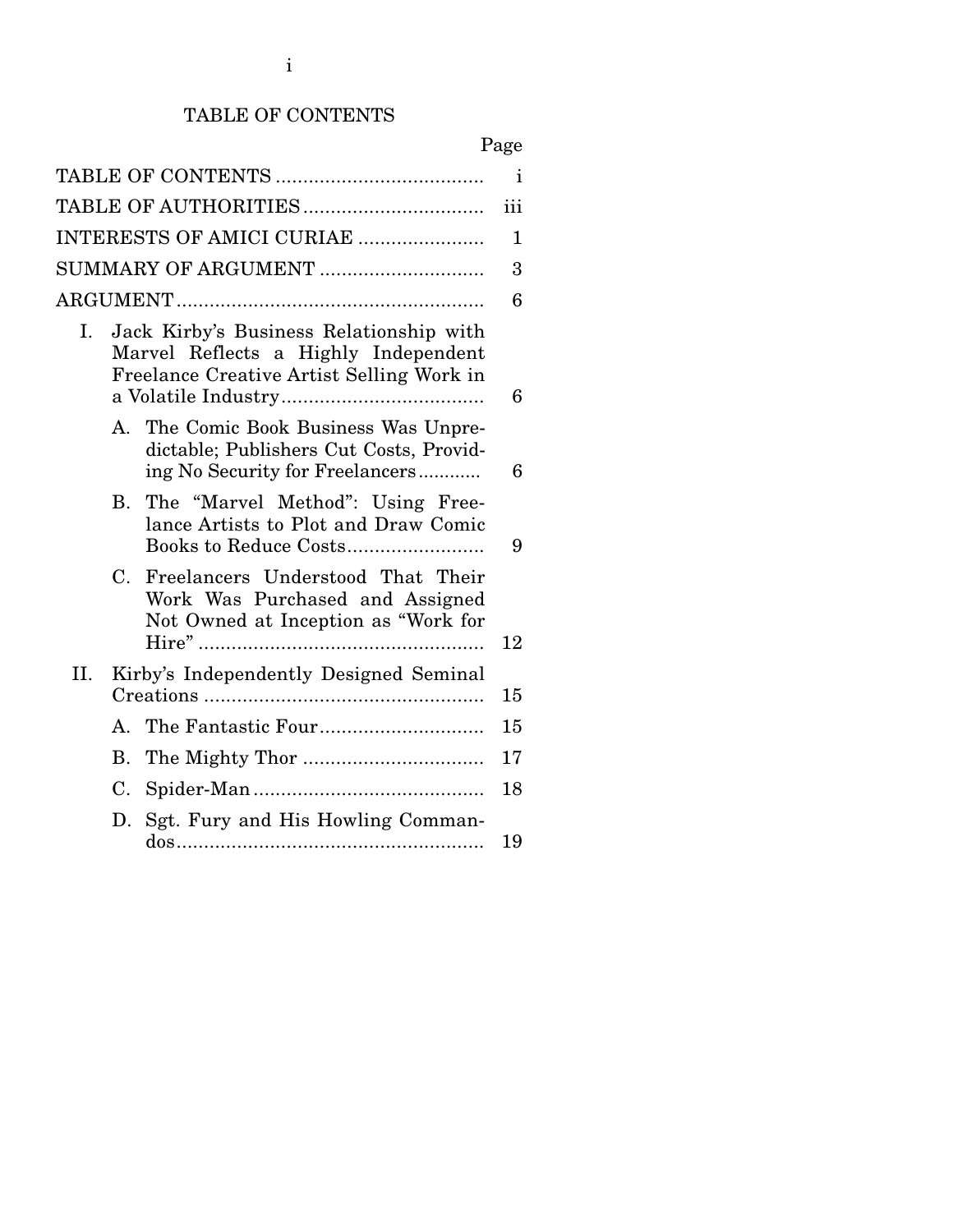ii

## TABLE OF CONTENTS – Continued

|  |                                             |  | Page |  |
|--|---------------------------------------------|--|------|--|
|  | III. The 1980s "Return of Original Artwork" |  |      |  |
|  |                                             |  |      |  |
|  |                                             |  |      |  |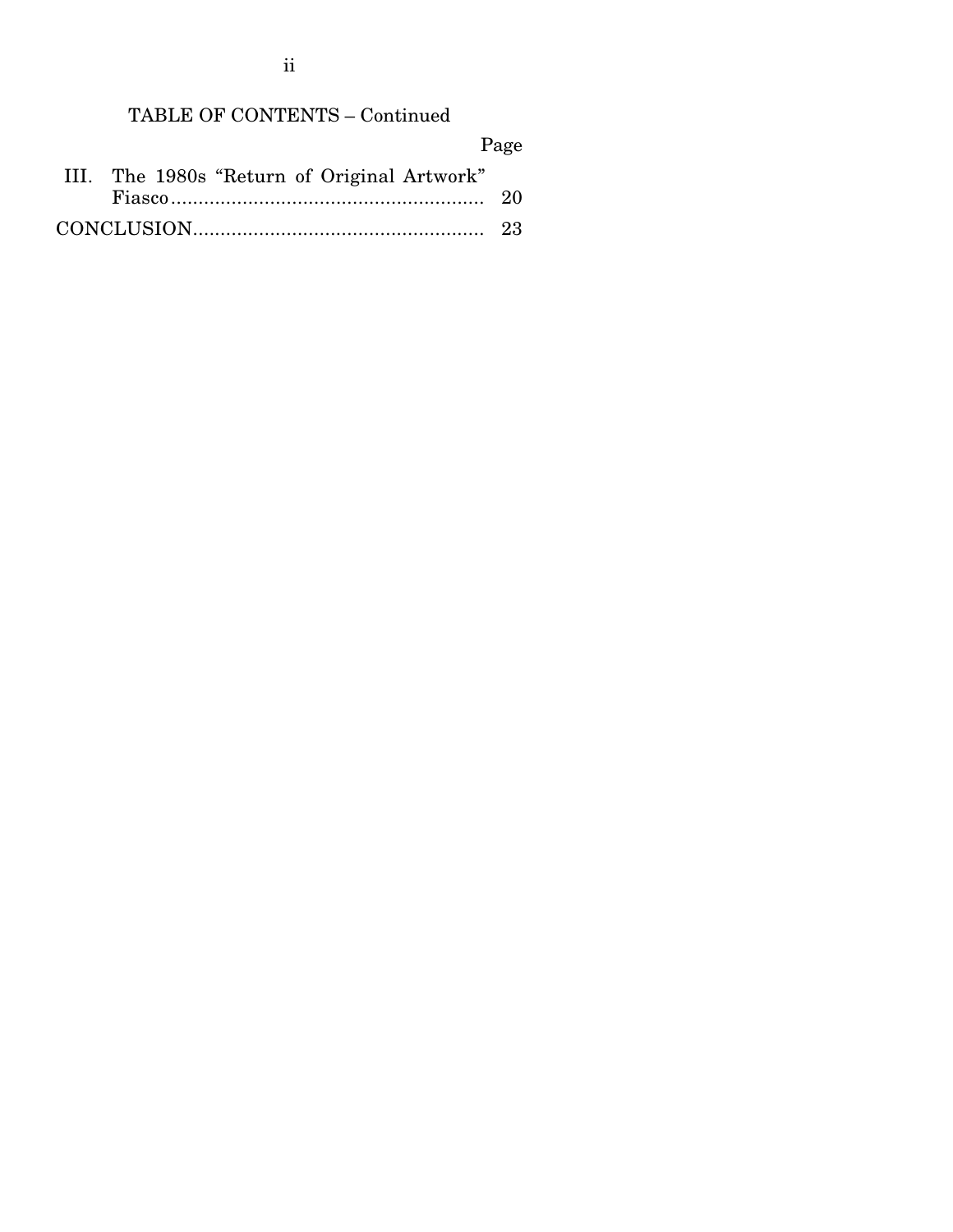## TABLE OF AUTHORITIES

## Page

## OTHER AUTHORITIES

| <i>Adventure Comics</i> #75 (May 1942) 17      |  |
|------------------------------------------------|--|
|                                                |  |
| Amazing Fantasy No. 15 (Aug 1962)  11, 18      |  |
| Challengers of the Unknown #2 (Aug/Sep 1958)16 |  |
|                                                |  |
|                                                |  |
|                                                |  |
| Jack Kirby Collector #25 (Aug 1999) 19         |  |
| Journey into Mystery # 83 (Aug 1962) 17        |  |
|                                                |  |
|                                                |  |
|                                                |  |
| Origins of Marvel Comics (1974)16              |  |
|                                                |  |
| Son of Origins of Marvel Comics (1975) 16      |  |
| Tales of the Unexpected #16 (Aug 1957)17       |  |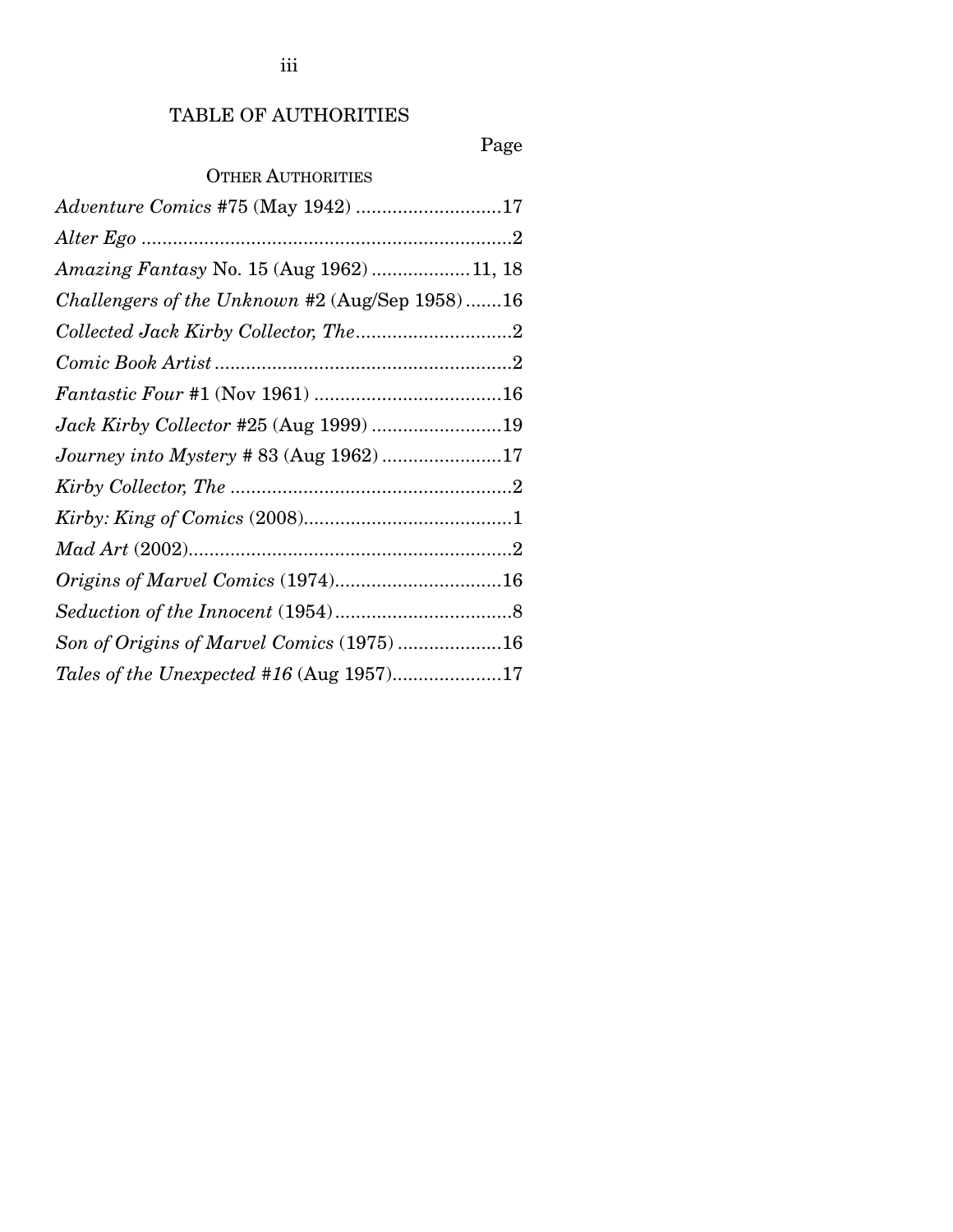#### **INTERESTS OF AMICI CURIAE**<sup>1</sup>

 Amici curiae Mark Evanier, John Morrow and PEN Center USA support Petitioner's position in this case as the determination of the important issue presented – whether "work for hire" is applicable to an independent content creator under the 1909 Copyright Act – will have a broad and profound impact on nearly all artists, writers, and creators of comic books and other works, and their families. Amici submit this Brief in an effort to aid the Court by providing historical context and perspective on the work of Jack Kirby and the custom and practice in the comic book industry during the 1958-1963 period relevant to this case.

 Mark Evanier has been involved in the comic book industry for over forty years as a writer, columnist and historian. Mr. Evanier has extensive knowledge of the work of Jack Kirby and the comic book industry in the time period relevant to this case. One of Mr. Evanier's earliest jobs in the comic book industry was as an apprentice for Jack Kirby. Mr. Evanier has since written five books on the history of comic books, including *Kirby: King of Comics* (2008),

<sup>&</sup>lt;sup>1</sup> Pursuant to Supreme Court Rule 37.6, counsel for amici certify that no counsel for a party authored this brief in whole or part, and no counsel or party made a monetary contribution intended to fund the preparation or submission of this brief. No person other than amicus made such a monetary contribution. The parties have been given at least ten days' notice of amici's intention to file this brief. Letters of consent are being filed with the Clerk of this Court.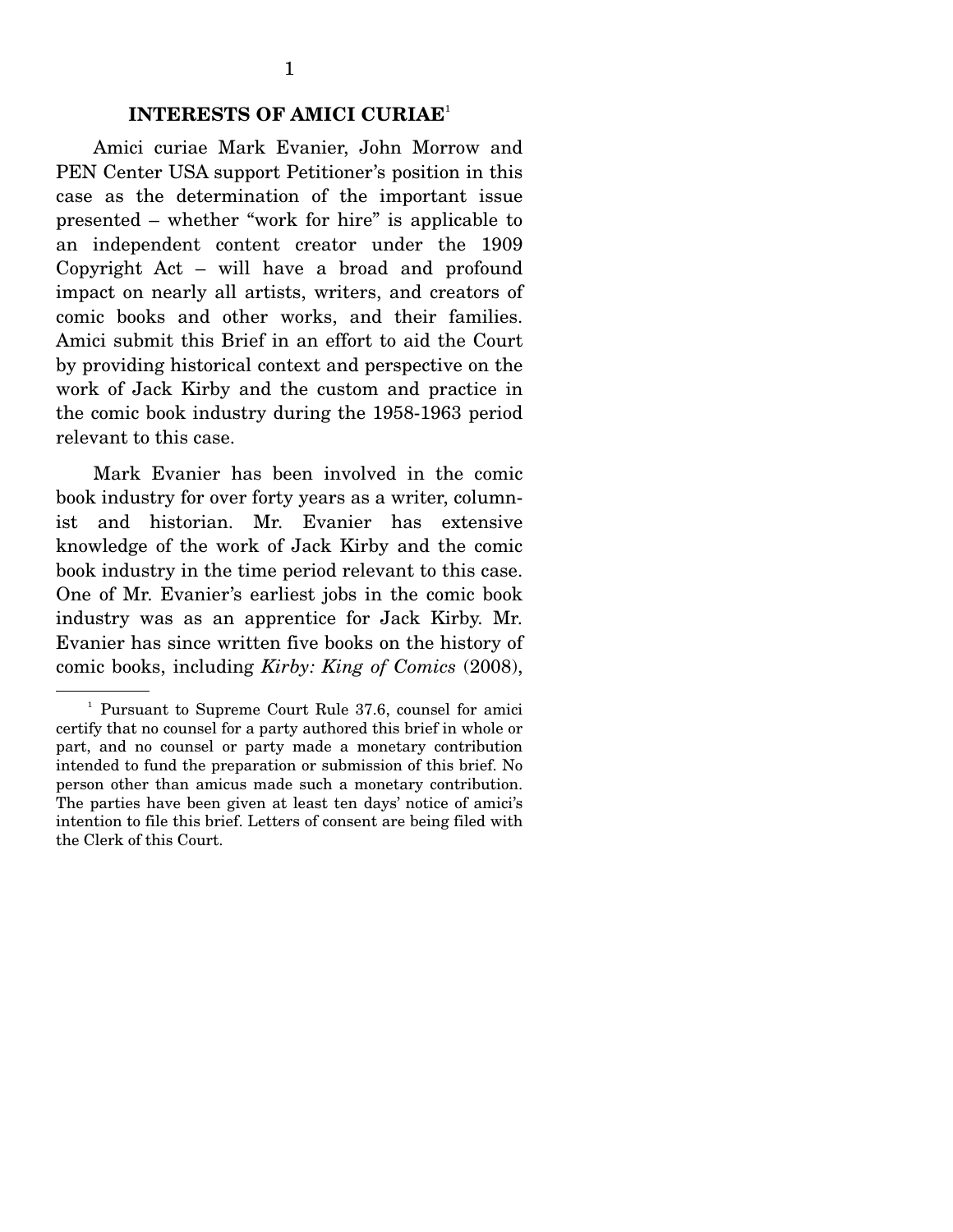the definitive biography of Jack Kirby and winner of both the prestigious Eisner and Harvey Awards, and *Mad Art* (2002)*,* a history of *Mad* Magazine. As a comic book historian, Mr. Evanier has written about and acted as an advisor to most of the major comic book publishers, including Marvel, DC Comics, and Dark Horse Comics. Mr. Evanier serves as a moderator or panelist at numerous comic book industry events, including the Comic-Con International in San Diego, where he routinely interviews the comic book "greats." For his efforts in recording and preserving the history of the comic book art form, Mr. Evanier received the esteemed Bob Clampett Humanitarian Award in 2001.

 John Morrow's experience in the comic book industry spans twenty years as a writer, archivist and publisher, and also has a great deal of knowledge of the work of Jack Kirby and the comic book industry in the relevant time frame. Mr. Morrow's company, TwoMorrows, is widely recognized as a premier publisher of books and magazines regarding the history of comic books, including the Eisner Awardwinning *Comic Book Artist*, covering the history of comic book creators, *Alter Ego*, focusing on the Golden and Silver Age of comics (1940s to 1960s), and *The Kirby Collector* and *The Collected Jack Kirby Collector*, regarding the work of Jack Kirby. Mr. Morrow has extensively researched Jack Kirby, amassing a wealth of archival material, and conducted dozens of interviews of leaders in the comic book business from the 1950s and 1960s. Mr. Morrow has also written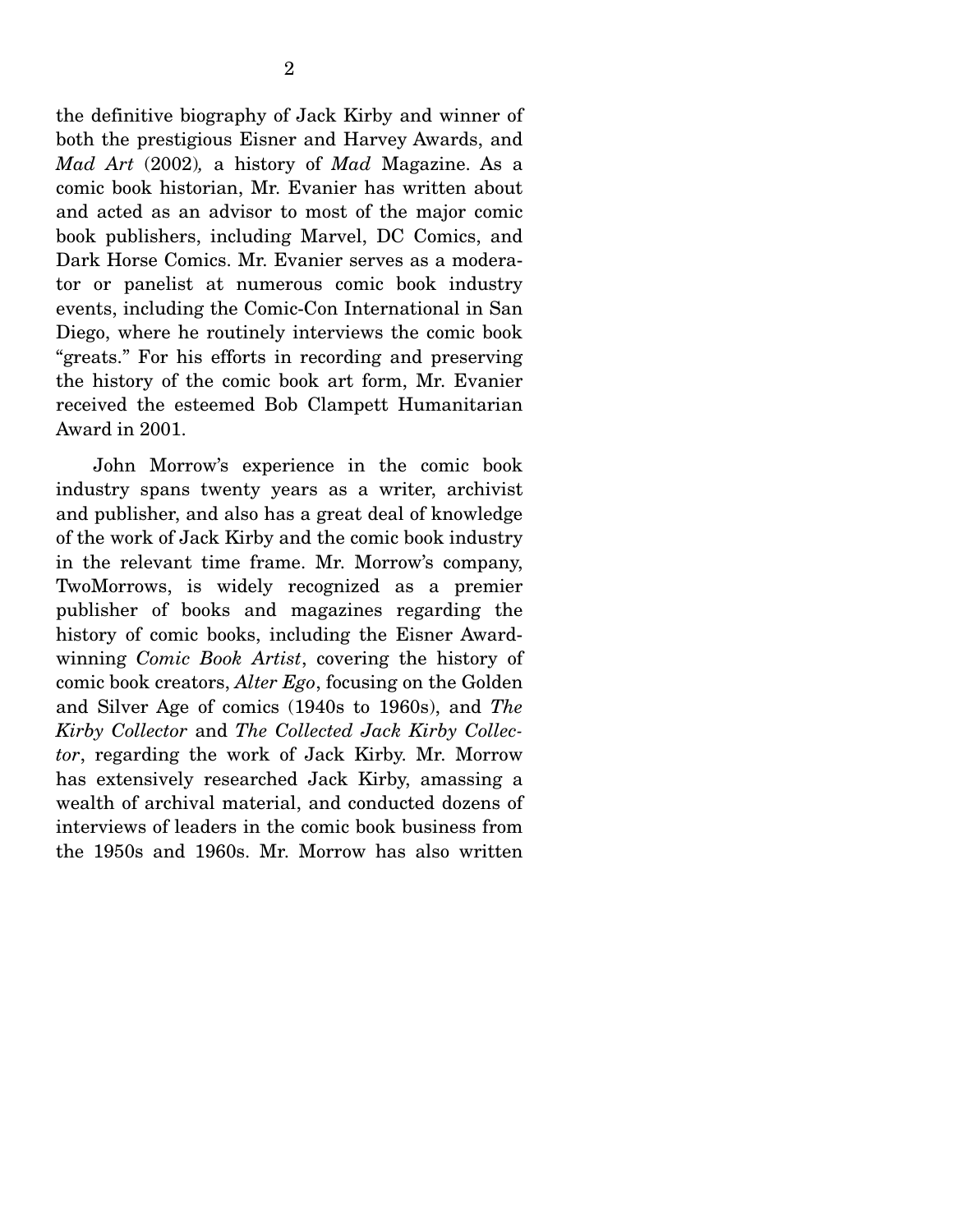several introductions for Marvel's reprinting of classic comic book series by Jack Kirby, including *The Fantastic Four, The Mighty Thor, Nick Fury,* and *Captain America.* 

 PEN Center USA (PEN USA) is an organization of over 700 novelists, poets, essayists, translators, playwrights, screenwriters, teleplay writers, journalists, and editors. As part of International PEN, PEN USA is chartered to defend free and open communication within all nations and internationally. Each spring, the PEN World Voices Festival of International Literature showcases work of writers from around the world in a cross-cultural celebration of the written word. Chaired by Salman Rushdie, the Festival has featured such luminaries as Nadine Gordimer, Toni Morrison, Orhan Pamuk, Umberto Eco, Ian McEwan, and Mario Vargas Llosa. PEN USA encourages literacy and writing via diverse programs that defend freedom of speech, confer literary scholarships and awards, and enrich the writing community by encouraging participation from underrepresented groups. PEN USA is dedicated to supporting creators of literary culture, and it is in pursuit of this goal that PEN USA joins this brief as an *amicus*.

#### **SUMMARY OF ARGUMENT**

--------------------------------- ---------------------------------

 From its beginnings in the 1930s through the 1960s, the comic book business was very much a flyby-night industry. Jack Kirby's career is emblematic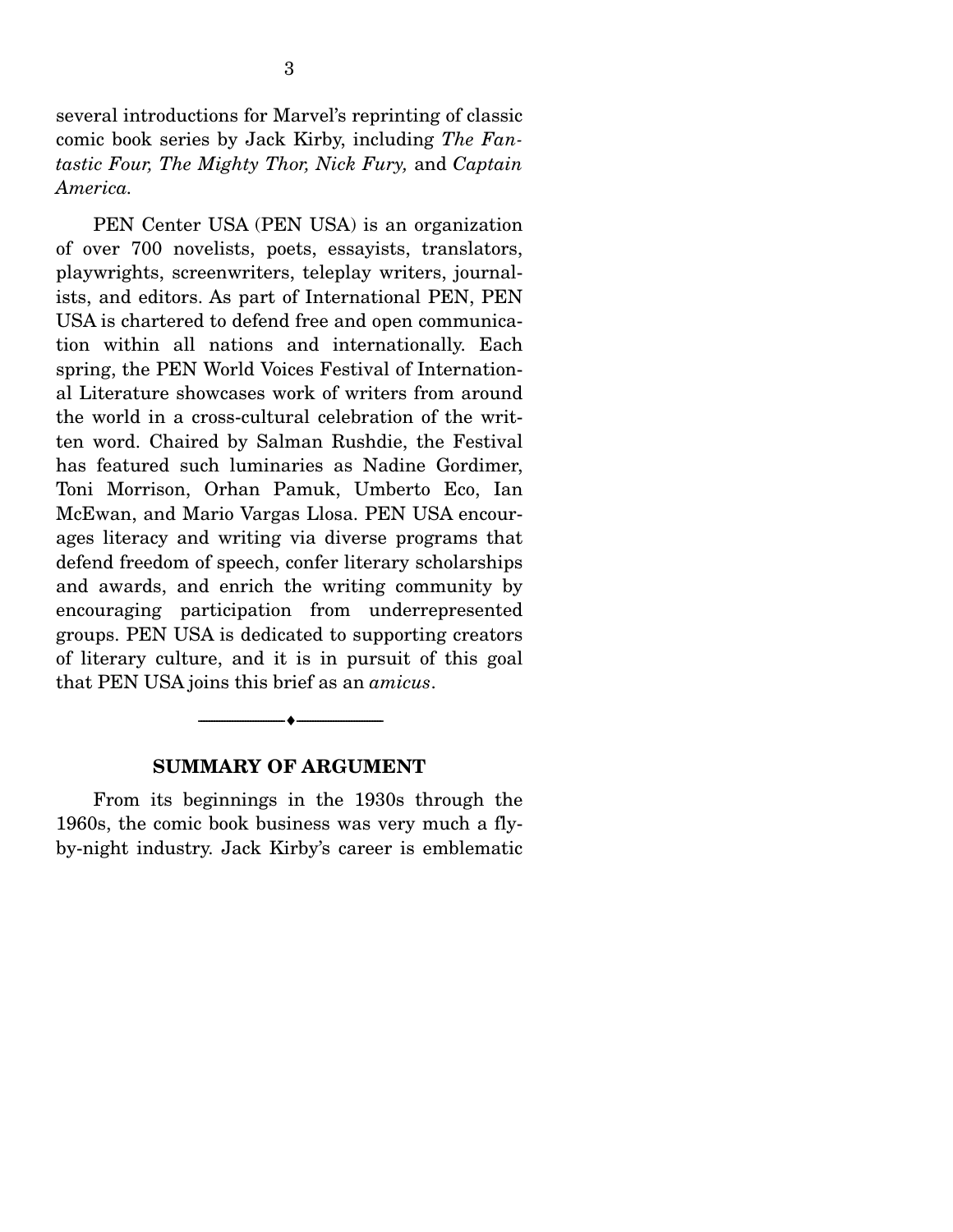of its haphazard, un-businesslike nature during this period. Kirby (born Jacob Kurtzberg in 1917) began his career in the depths of the Great Depression, hauling his art portfolio to various publishers, newspaper syndicates, and animation companies in and around New York City. Kirby created or co-created many enormously popular characters and comics, including *Captain America*, *The Fantastic Four*, *The Mighty Thor*, *The Incredible Hulk*, *The Avengers, X-Men*, *Spider-Man*, *Sgt. Fury and His Howling Commandos*, and *Ant-Man*. However, due to the perilous financial condition of the comic book business in the late 1950s, artists such as Kirby were required to work from their homes as freelancers. Their material was purchased for publication at what is called the "page rate," basically a standard rate for a page of printed material accepted for publication.

 Kirby worked on his own as a freelancer, supervised himself, and did not create under the direction of Stan Lee or anyone else at Marvel. Kirby worked from his home, first in Long Island and later, in the late 1960s, in Southern California. Kirby set his own hours and working conditions, and paid his overhead and all expenses associated with his creations. He purchased his own art supplies, including paper, pencils, ink, pens, brushes, and other materials used to create a comic book story. As such, Kirby, not Marvel, took on the financial risk of creating Kirby's works.

 Beginning in the late 1950s, and during the period in question (1958-1963), Marvel sought to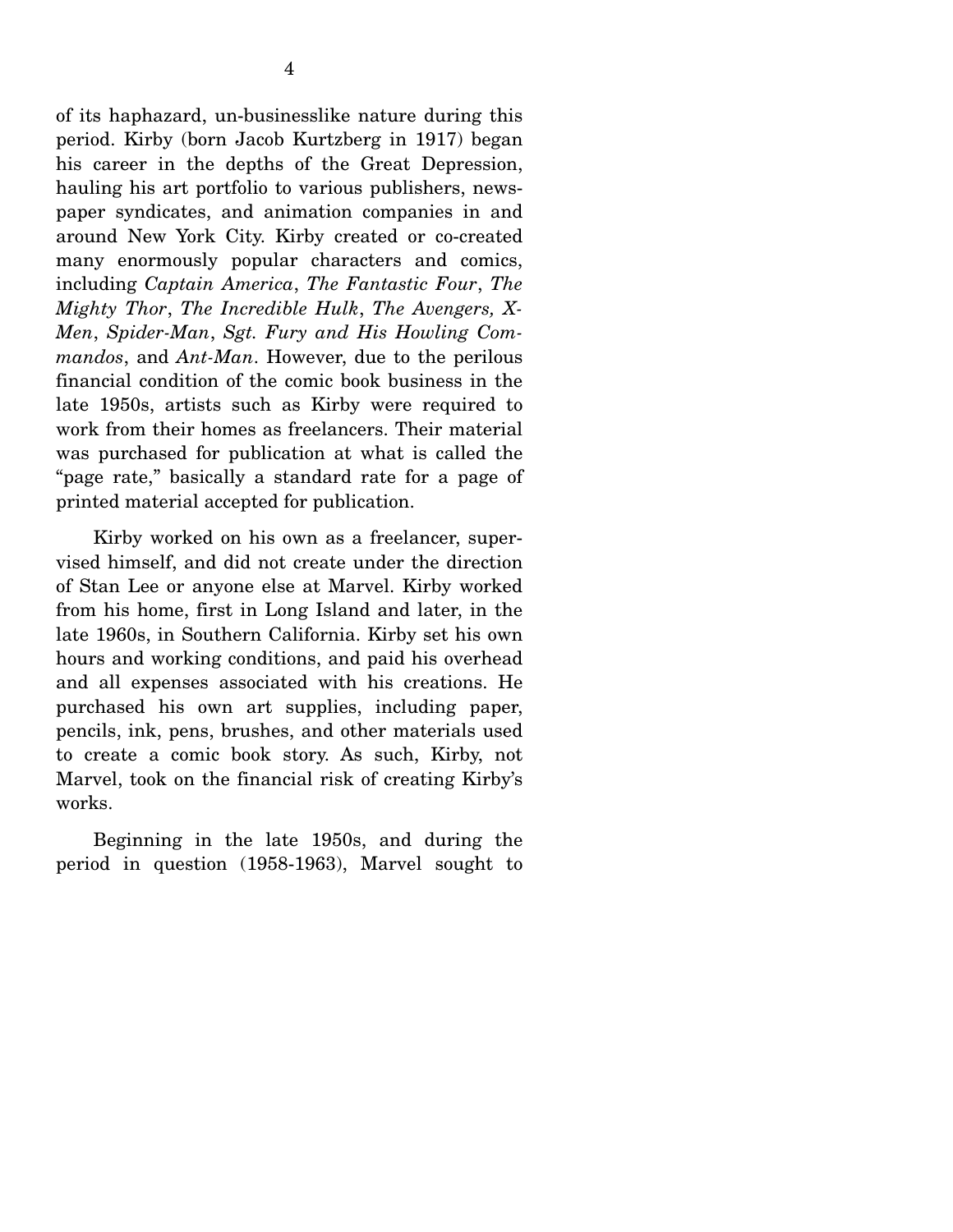drastically reduce its overhead and financial commitments. Artists like Kirby were not paid a salary by Marvel. Marvel purchased Kirby's artwork and story by the page on a piecework basis – again, at the "page rate" for each page accepted by Marvel for publication. If a page or story was rejected by Marvel, Kirby was not compensated for his work and personally withstood the financial loss.

 Kirby sold his work product to Marvel, not his time or services. The page rate Kirby received was fixed and did not depend on the amount of time spent writing or illustrating the pages. If Marvel rejected pages and/or the concepts depicted, Kirby could and would take them to other publishers.

 Marvel did not withhold payroll taxes or any other form of taxes from moneys paid to Kirby, nor did Kirby receive any health benefits, insurance, or any other traditional employment benefit, such as sick pay or vacation pay. As a direct result of the arrangement between Marvel and Jack Kirby, it is an understatement to say that Marvel prospered greatly from Jack's original creations.

 It is extremely doubtful that freelancers like Jack Kirby, particularly between 1958 and 1963, had any understanding or intent that freelance material created at home on their own steam and their own dime, purchased after completion by the page if and only if such page was accepted for publication, was somehow Marvel's "work made for hire," authored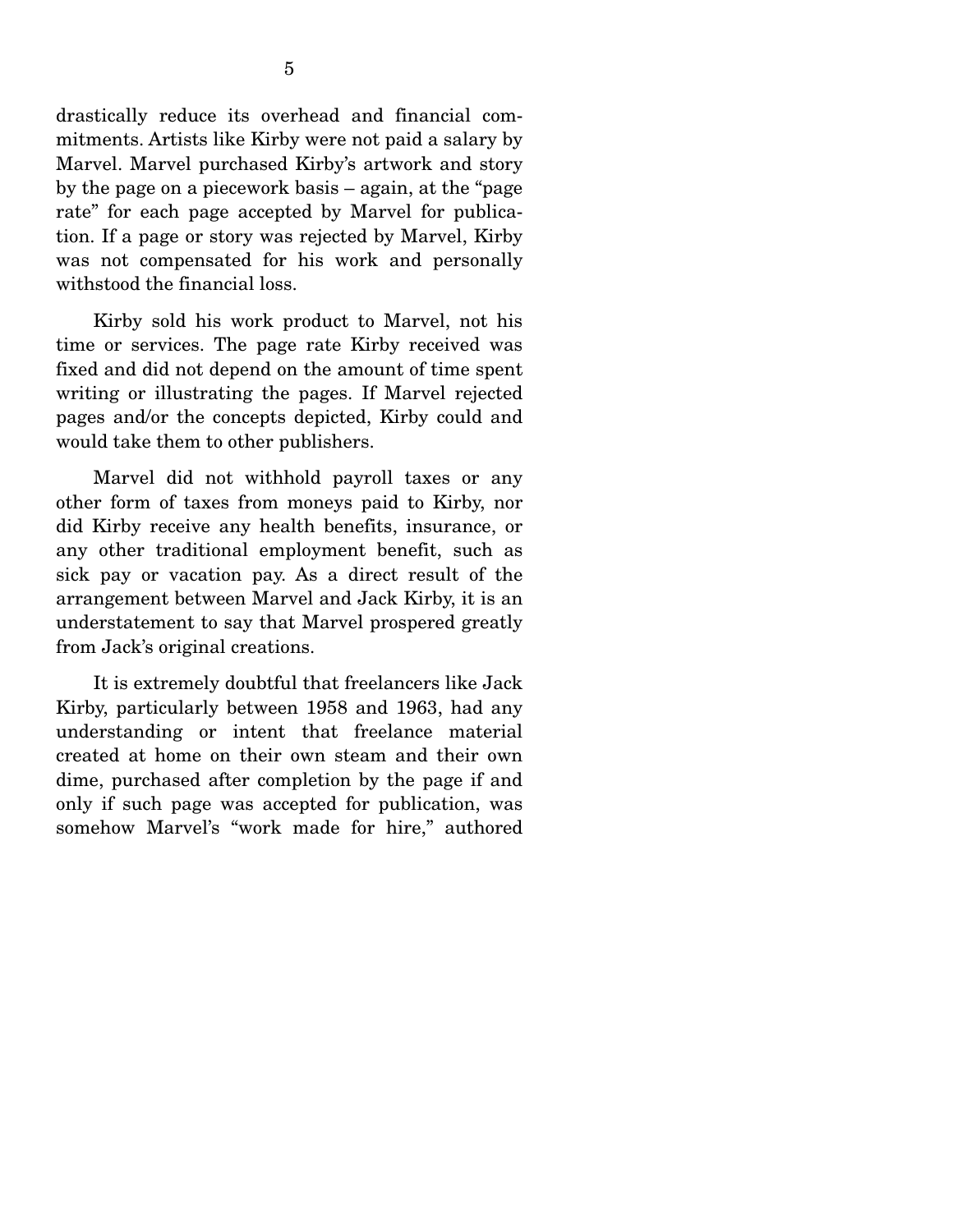and owned by the publisher from the moment the freelancer's pencil hit paper.

--------------------------------- ---------------------------------

#### **ARGUMENT**

**I. Jack Kirby's Business Relationship with Marvel Reflects a Highly Independent Freelance Creative Artist Selling Work in a Volatile Industry** 

#### **A. The Comic Book Business Was Unpredictable; Publishers Cut Costs, Providing No Security for Freelancers**

 In 1939, Martin Goodman, a publisher of men's magazines, founded Marvel's predecessor, Timely Comics, to publish comics. The "comic book industry" grew out of the Great Depression and was hardly an industry at all, at the time serving primarily as a conduit to republish newspaper comic strips. When publishers such as Goodman could not acquire enough newspaper products to reprint, they acquired new product for publication from eager young artists at cut-rate prices. Comic books were considered the lowliest form of publishing in both cultural and business terms.

 Goodman's relative, Stanley Lieber (a.k.a. "Stan Lee"), started in 1939 as an office boy at Timely Comics. In 1941, Goodman had Lee, then 18 years old, run his fledgling comic book business. They published comic books in all sorts of genres, from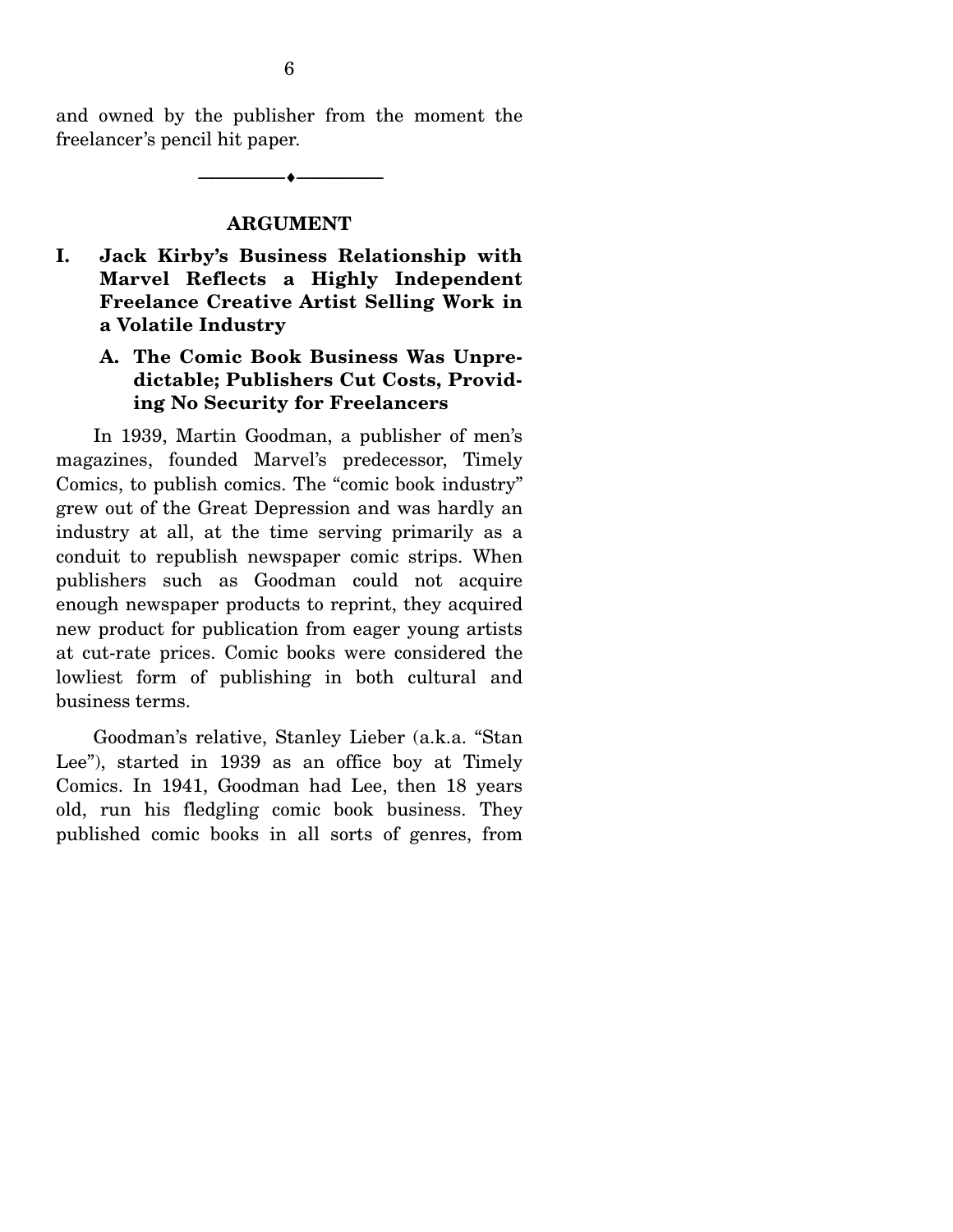Westerns and crime to romance, imitating whatever trend was popular at the moment.

 In the mid-1940s, Timely moved to large offices on the 14th floor of the Empire State Building. Here, Timely maintained an in-house "bullpen" of staff artists creating comic book stories on salary. In late 1949, Goodman discovered a closet full of unused artwork, and as a result of this huge surplus of art, along with changes in New York employment tax laws, decided firing the entire bullpen of artists and using up the surplus art would be financially beneficial. Goodman only retained production assistants and editors as employees. Artists formerly employed in the Timely "bullpen," such as Syd Shores, Mike Sekowsky, Joe Maneely, Dan DeCarlo, and Carl Burgos, suddenly found themselves freelance artists, working from home studios, creating characters and stories at their own expense.

 Between 1935 and 1940, Jack Kirby worked in New York at the Max Fleischer animation studio, the Lincoln Features Syndicate, Universal Phoenix Syndicate, and Fox Comics, Inc. When he was employed as a staff artist, Kirby attempted to supplement his income during off-hours by selling freelance comic book work to other companies. While at Fox Comics, Kirby formed his famous partnership with Joe Simon, and together they created and sold comics material to several different publishers.

 From 1940-41, Simon and Kirby worked as editors for Goodman at Timely, where they taught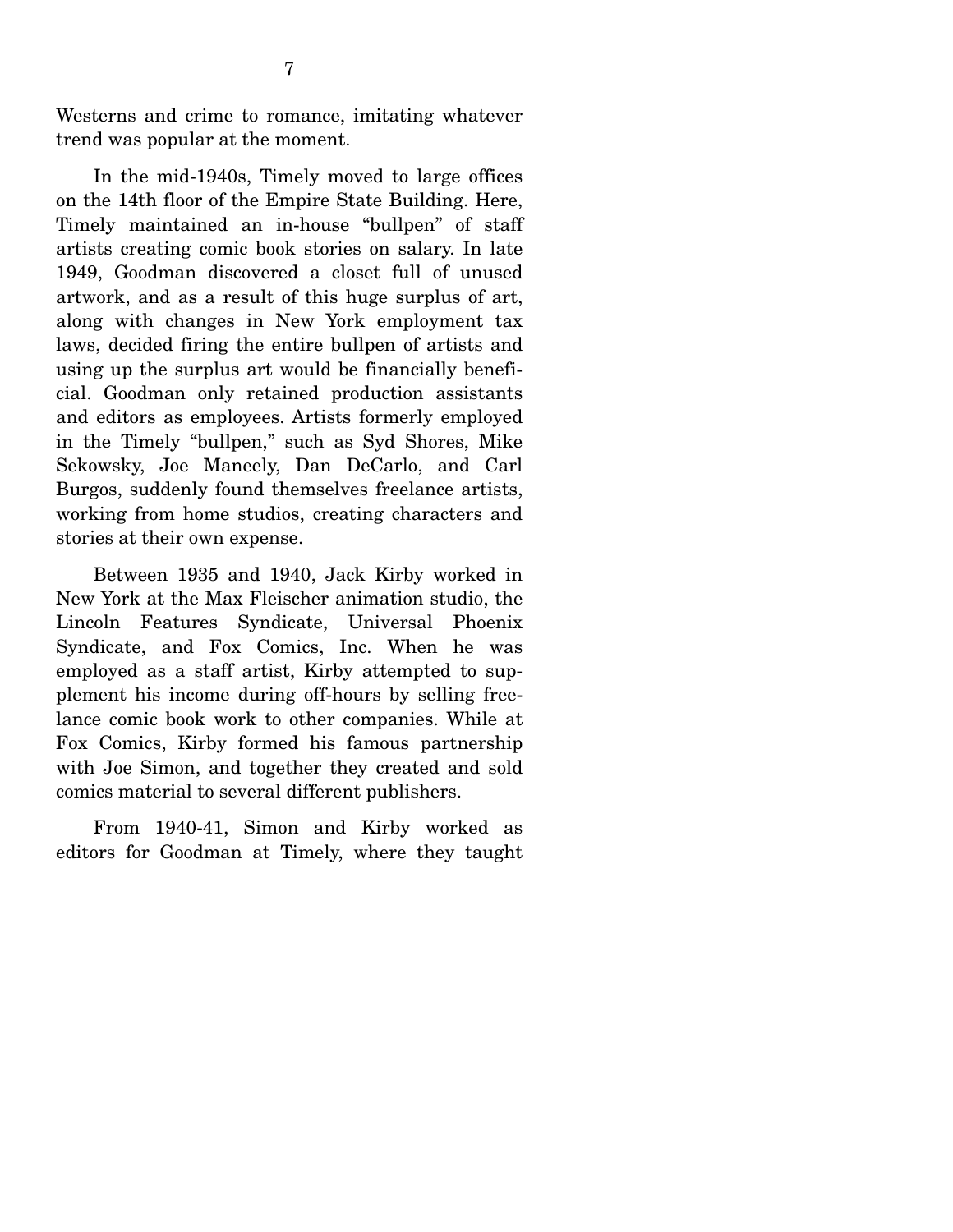young Stan Lee the editorial ropes. They soon left, however, accepting what they believed to be a better deal creating material for publication by DC Comics, while continuing to sell to other publishers. The entry of the United States into the Second World War, and Simon's and Kirby's military service, all but ended the team's collaboration with DC. After the war, Simon and Kirby moved on to create super-hero, adventure, crime and romance comics which they sold to various publishers, including Hillman Publications, Crestwood, Headline Publications, and Harvey Publications.

 Goodman, meanwhile, was publishing every kind of comic book he could print, including westerns, romance, crime, war comics, horror stories, books featuring "funny animal" characters, and superheroes. Some comic book titles lasted a few years. Others were cancelled after a few issues.

 In 1954, Fredric Wertham's book *Seduction of the Innocent* accused comic books of poisoning the minds of America's youth. This lead to Senate hearings, and the resulting public backlash brought the comic book business to the brink of ruin. Goodman did not cease publishing comic books but wound up losing his distribution channels. This resulted in another surplus of completed material, so to stay in business, Goodman had Lee inform all the artists (now freelancers) that, once again, he would not buy any work from them.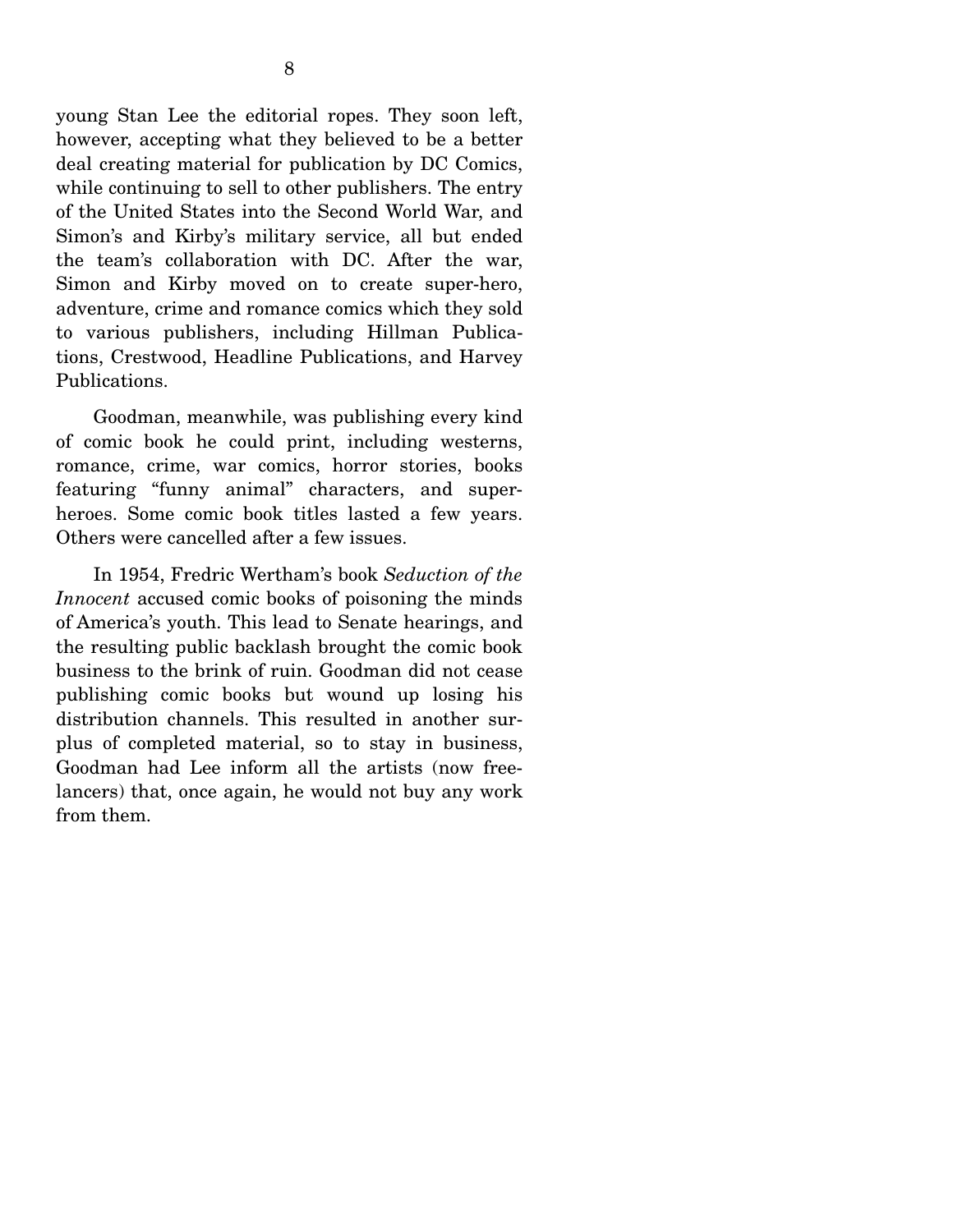Kirby had work at the time, though not a significant amount. He (with some initial input by Simon) had created a successful new comic published by DC called *Challengers of the Unknown,* a superhero team many consider to be the predecessor of *The Fantastic Four* team. Kirby was also drawing and sometimes writing short mystery and ghost comics for publication by DC. With another writer, Dave Wood, Kirby created a syndicated newspaper strip called *Sky Masters.* Kirby had a business dispute with a DC editor, Jack Schiff, over *Sky Masters*, and soon discovered he was no longer welcome at DC. This created a financial crisis in the Kirby household, especially after *Sky Masters* folded.

 In 1958, Timely, which by then was also going by the name Marvel Comics (and briefly Atlas Comics), published a very small number of titles and started to purchase freelance artwork from artists once the available surplus art was exhausted. Kirby was one of the first artists Stan Lee contacted. Though Goodman's company bought material for low page rates, Kirby produced as much as he could. Marvel/Atlas had virtually no staff other than Stan Lee, who acted as both the editor and art director, and production was limited to a handful of titles per month.

### **B. The "Marvel Method": Using Freelance Artists to Plot and Draw Comic Book Stories to Reduce Costs**

 During this time period, Stan Lee and the freelance artists developed what became known as the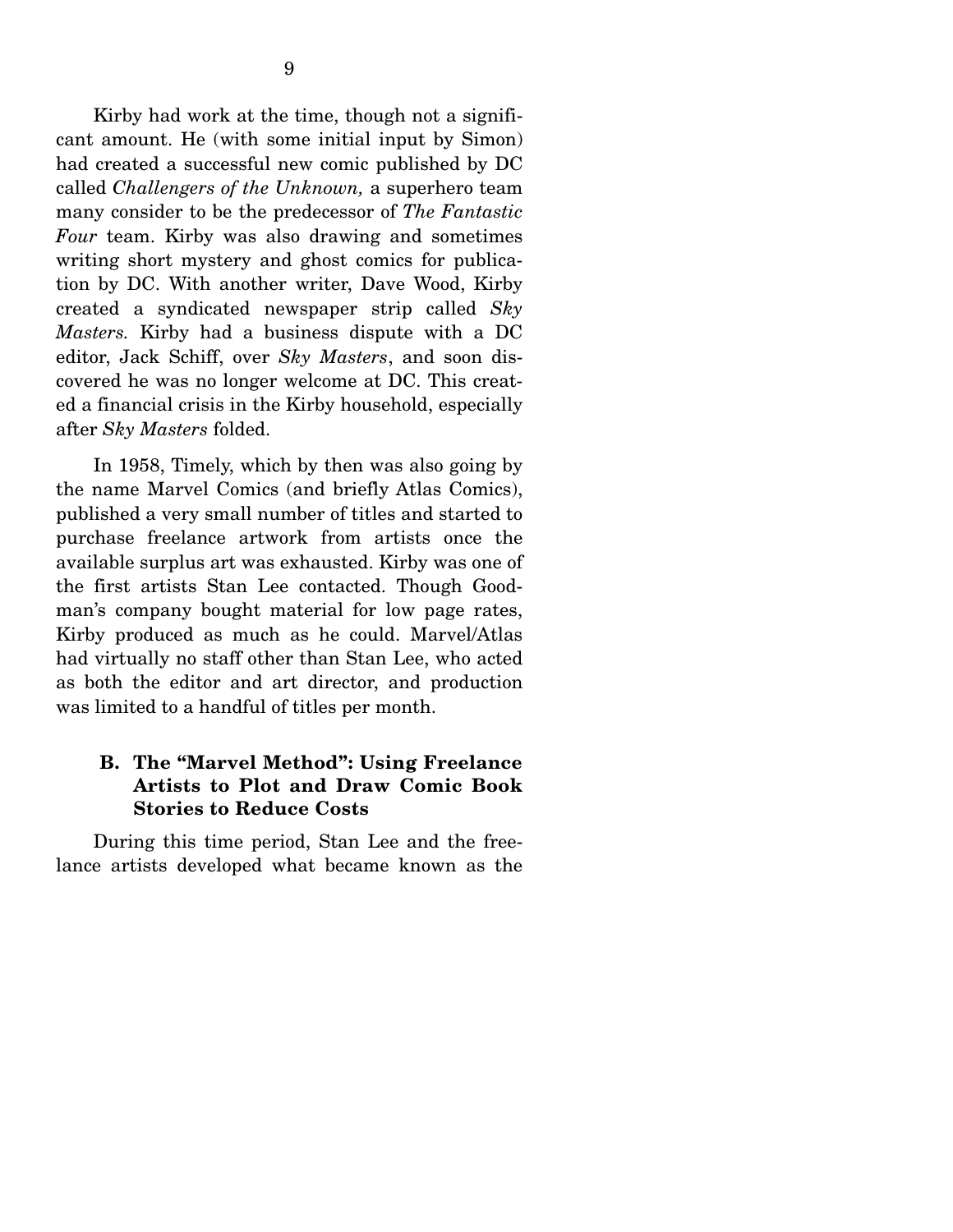"Marvel Method," both to relieve Lee of his heavy workload and to take advantage of the artists' skills as storytellers. Normally at a company like DC Comics, a detailed, panel-to-panel script would be handed to an artist to literally "fill in." The writer of the script would have little (usually no) contact with the artist. The writer employed by this type of company would create the entire plot and indicate in his script what happened in each panel and what the artist was to draw.

 This was not the case at Marvel. Lee would simply talk to the artists about potential story ideas. Sometimes Lee would come up with the basic idea, sometimes the artist would come up with the idea, and sometimes the idea would be a collaborative effort. The artist was then expected to plot a detailed story as well as illustrate the story in panels.

 Following these very informal meetings, the artist would return to his own studio, usually at home, and draw out the entire comic in pencil, deciding what the action should be in each panel and working out the actual storyline. These were decisions that had traditionally been made by the writer of the comic, not the artist.

 As Stan Lee himself noted on many occasions, "plotting" with Kirby could often be accomplished in a matter of minutes, and in later years might be done via a brief phone call with Kirby telling Lee what he intended to provide for the next issue. With Kirby, Lee would frequently offer a just a bare-bones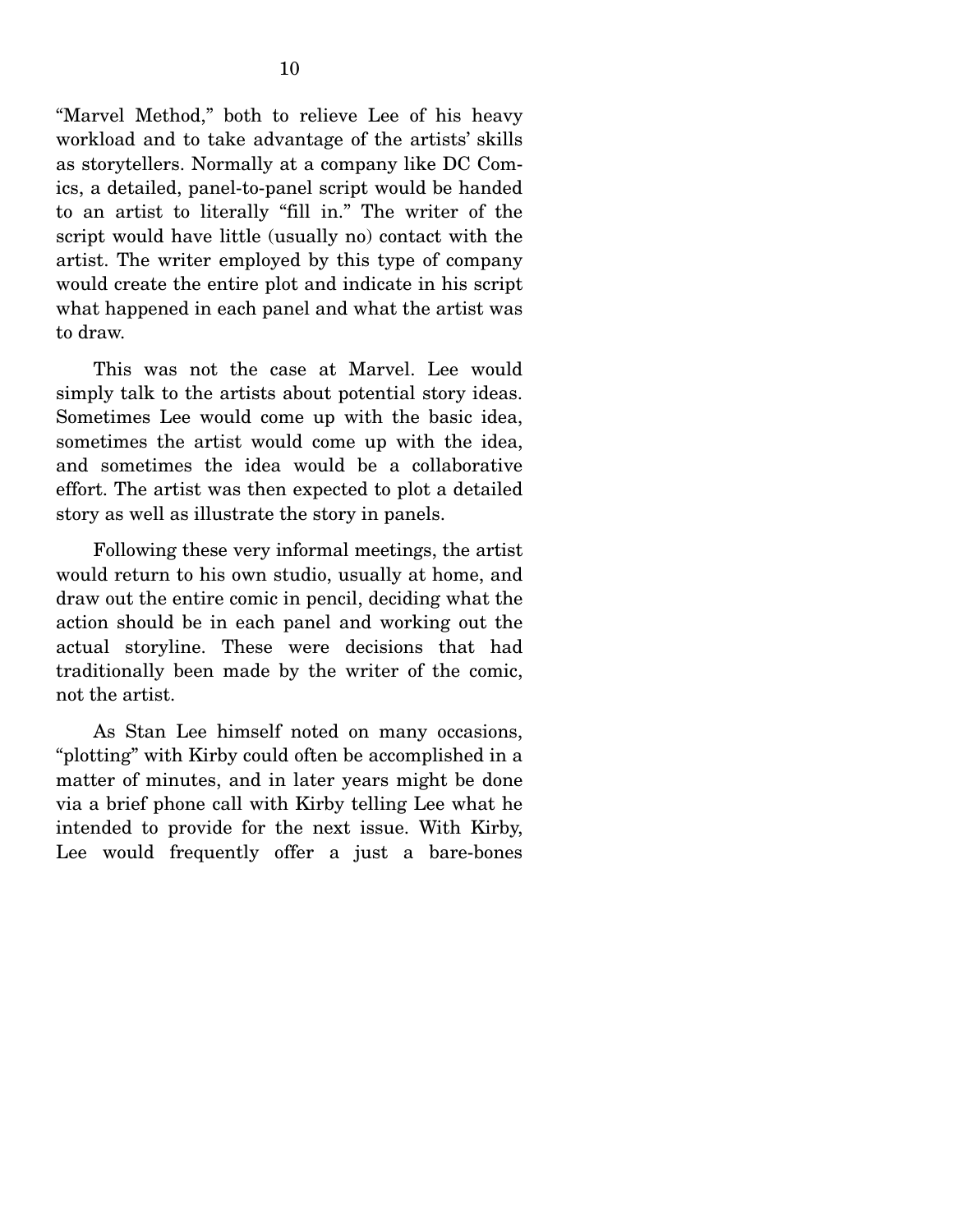concept, or the name of a character, and sometimes not even that. Kirby would plot and illustrate a story. As Kirby worked, he would not only draw out the story and invent new characters where needed, he would write extensive margin notes, including suggested captions and dialogue, so that when Lee dialogued the balloons, he would know what story points Kirby felt should be made in each panel. Lee would then dialogue the balloons based on Kirby's illustrated story, notes, suggestions and perhaps a brief conversation.

 Even on comic book titles produced primarily by other artists, Kirby made important contributions, such as creating the cover illustration for Spider-Man's debut in *Amazing Fantasy* No. 15.

 Kirby worked from his home in Long Island late into the night, not at Marvel's New York City offices. He went to Marvel's offices two or three times a month to simply drop off material. He was extremely independent; did not work from any written material supplied by Marvel, nor did he create material under any real direction or supervision by Marvel. In creating material, Kirby paid all his own expenses and was not reimbursed by Marvel. He periodically bought his own paper, pencils, pens, brushes, ink and other materials. Marvel did not pay Kirby any sort of salary, nor did Kirby receive any traditional employment benefits. The transaction was a straightforward purchase of finished material.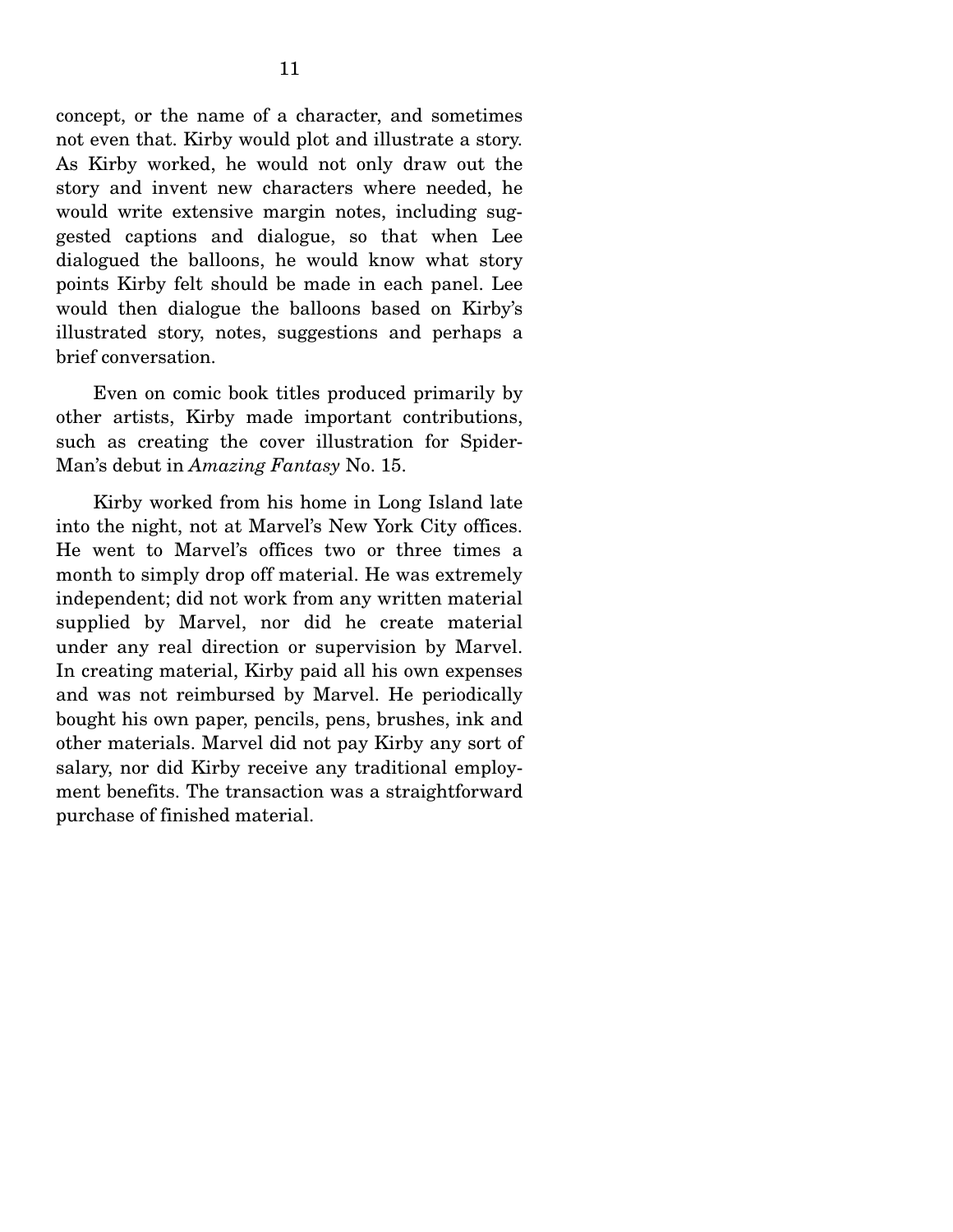### **C. Freelancers Understood That Their Work Was Purchased and Assigned Not Owned at Inception as "Work for Hire"**

 Given the chaotic and depressed nature of the comic book industry during the late 1950s, Atlas/ Marvel and others also rarely, if ever, wrote contracts with freelancers. Kirby did not have a written contract regarding the freelance artwork he sold to Marvel from 1958 through 1970, and certainly not in the 1958-1963 period at issue in this case.

 Instead, Marvel at some point began placing legends with legal language on the back of checks provided to freelancers, such as Kirby, where the freelancer had to sign the back of the check in order to be paid. The language on the back of Marvel's freelance checks as late as 1974 and 1975 still included language of purchase and assignment, not language that the work is owned at the outset as "work made for hire," e.g. "By endorsement of this check. I, the payee, acknowledge full payment for my employment by Magazine Management Company, Inc. and for my assignment to it of any copyright, trademark and any other rights in or related to the material and including my assignment of any rights to renewal copyright." App.105.

 The legends on the back of Marvel's checks to freelancers used the foregoing language of assignment or something similar until 1978, when the 1976 Copyright Act went into effect. Faced with the new copyright law's recitation of "work for hire," Marvel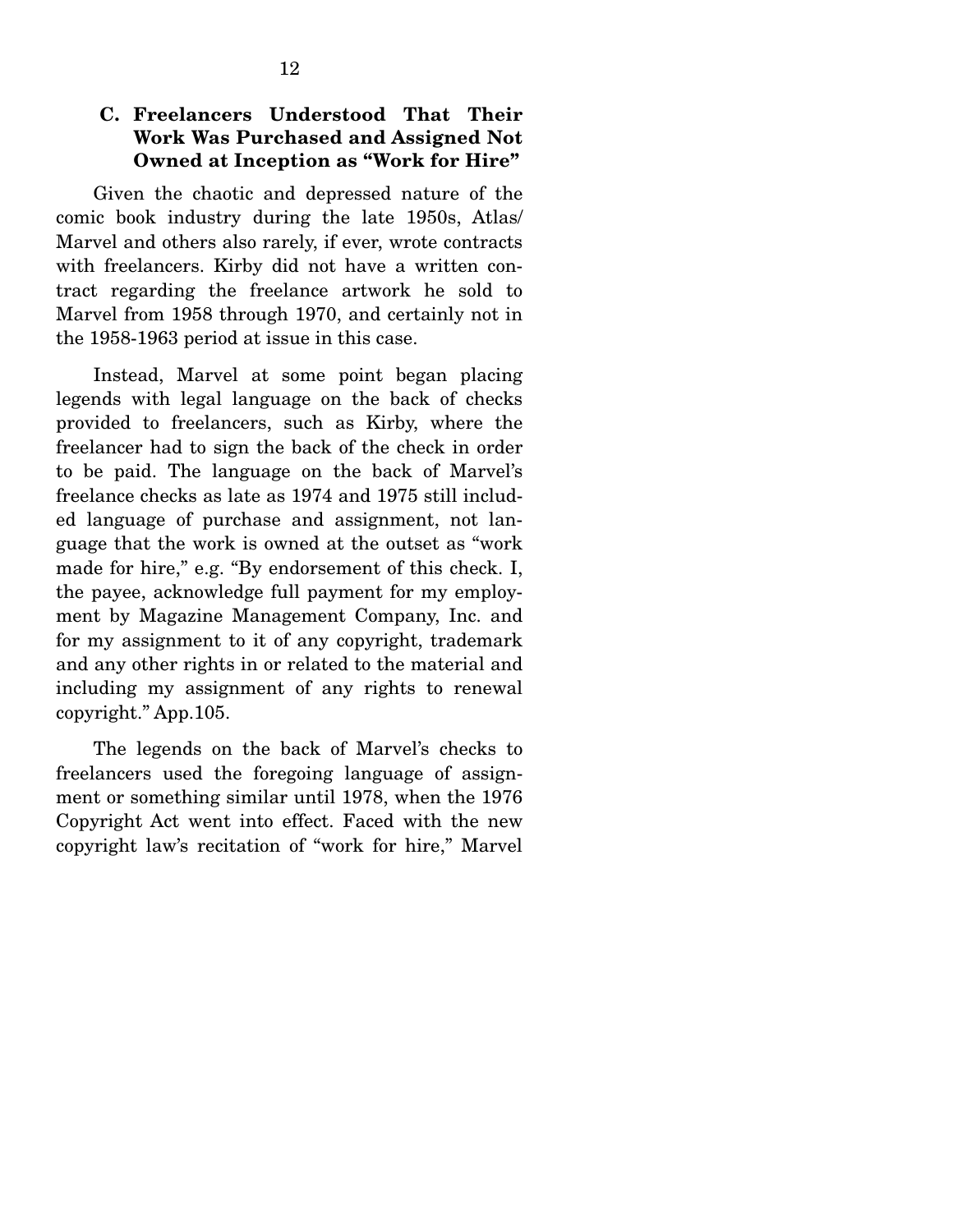changed the legends on the back of its freelance checks to a "work for hire" acknowledgement. The 1987 checks produced by Marvel contain the following language: "By acceptance and endorsement of this check, payee acknowledges, a) full payment for payee's employment by Marvel Entertainment Group, Inc., b) that all payee's work has been within the scope of that employment, and c) that all payee's works are and shall be considered as works made for hire, the property of Marvel Entertainment Group, Inc." App.106. Again, artists were required to sign the back of the check in order to be paid.

 Marvel had been purchased by Perfect Film and Chemical Corporation in 1968 (renamed Cadence Industries in 1973). Because of Marvel's highly informal, if not haphazard, practices during the late 1950s and early 1960s, Cadence was concerned with first determining and then shoring up Marvel's assets, including Marvel's warehouse(s) full of original artwork. In the 1970s Cadence/Marvel started demanding that artists such as Jack Kirby sign agreements such as the 1972 Agreement assigning to Marvel all previous Kirby work published by Marvel. Ex. 17 at 1.A.(1). Similarly Cadence/Marvel sought to comply with the new Copyright Act's explicit workfor-hire provisions by having freelancers sign "workfor-hire" releases for prior work long after such work had been created. Cadence was seeking to "clean up," if not completely rewrite, Marvel's past to protect what had become recognized as valuable intellectual property.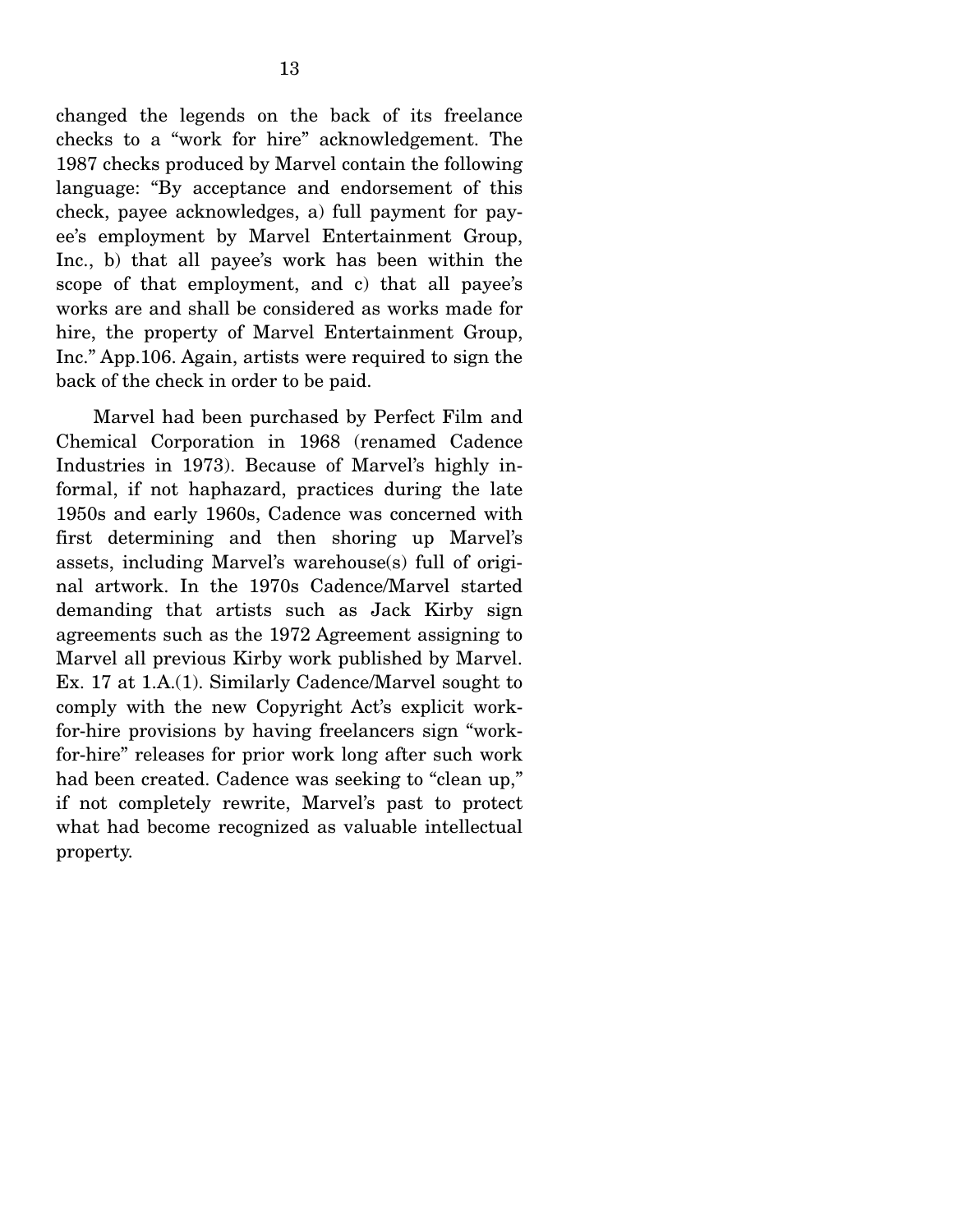None of the relevant players involved in the comic book industry during this time period – not Goodman, Lee, or freelance artists such as Jack Kirby – would have considered this material to be "work made for hire," owned by Marvel from the moment the work was created on the freelancer's drawing table. In those instances where Marvel rejected the pages, freelancers like Kirby were not paid anything for their efforts or services. If Kirby redrew rejected material, he was not paid for the original page; he was paid for only the redrawn page, provided Marvel chose to buy the work. Freelancers like Kirby were free to take unused concepts they created while working on a Marvel project, or ones that were rejected, and reuse them for other freelance work for other companies. In fact, Kirby amassed a sizeable collection of pages while working on Marvel projects at home in the 1960s, keeping them for possible future use. Kirby developed a new version of *Captain America* that Marvel rejected, and Kirby later used this artwork to create *Captain Glory*, published by Topps. Marvel never objected, even though under Marvel's new theory the company would have owned this Kirby creation as "work for hire." Additionally, in 1969, an independent company licensed the rights from Marvel to produce merchandise featuring Marvel's characters, and under the name "Marvelmania International," paid Kirby separately for the use of several of his rejected pages from Marvel projects, plus some personal artwork, and published the material in the *Jack Kirby Portfolio* sold by Marvel to comic book fans. One of those rejected drawings was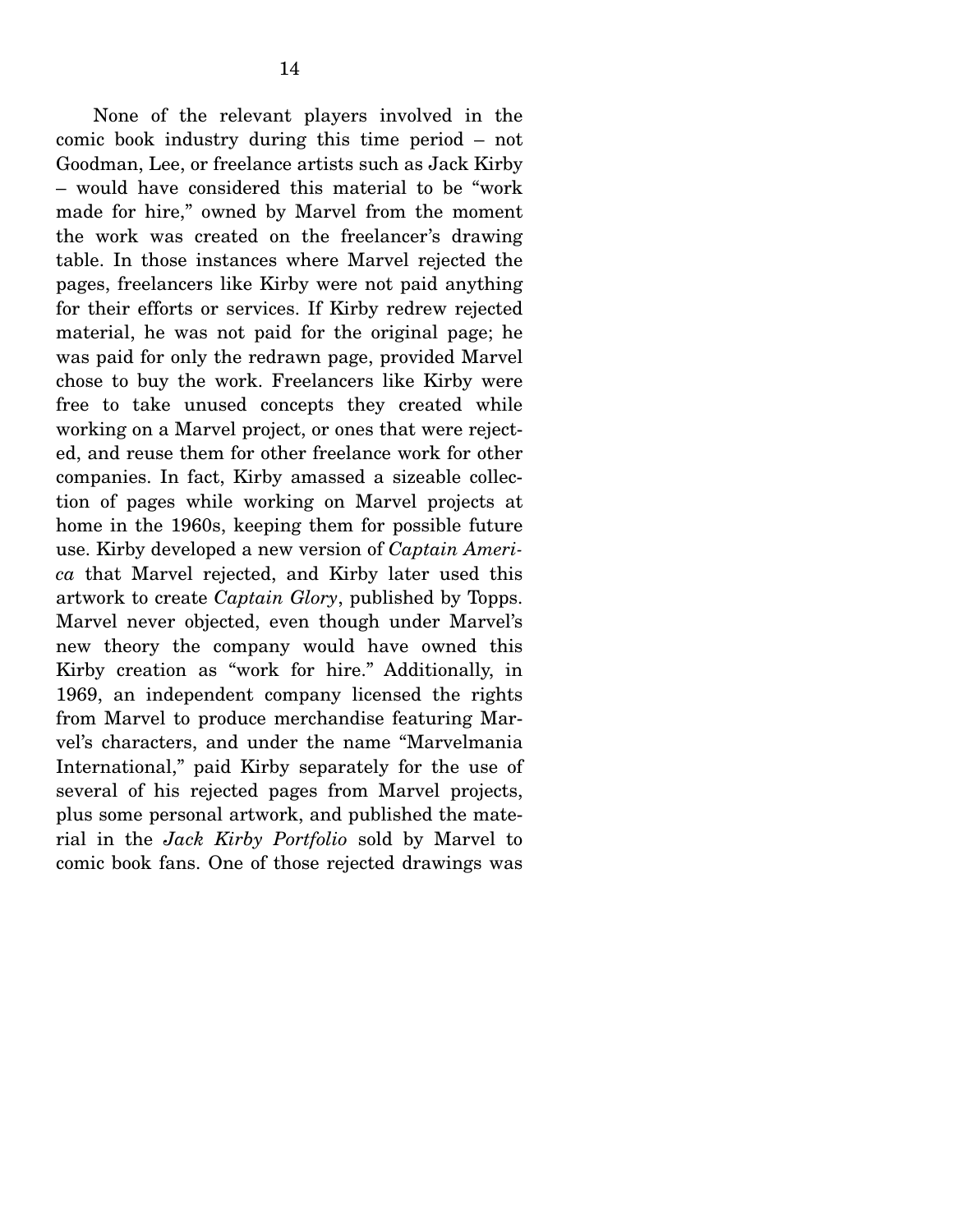reworked later and used as the cover of Kirby's selfpublished *GODS* portfolio.

#### **II. Kirby's Independently Designed Seminal Creations**

 Jack Kirby was unquestionably the dynamic creative force behind what are considered to this day to be Marvel's most iconic superheroes. His work was instrumental in Marvel's resurgence in the early 1960s. These successes include *The Fantastic Four, Captain America, the X-Men, The Incredible Hulk, The Mighty Thor the Avengers, Ant-Man, Sgt. Fury and His Howling Commandos,* and many others. These works all contain the markings of his fertile creative mind and fascination with science, science fiction, astronomy, mythology and religion. Kirby created the iconic "look" of these characters, which have largely remained unchanged to this day, and would often work on his own to *both* plot and draw the original storylines of these comics. In addition to the main characters, Kirby created many of the supporting characters *(e.g.,* new villains like *Galactus* and *Dr. Doom*) appearing in such comics. Kirby even played a part in the creation of the Spider-Man character, with artist Steve Ditko "taking over" the comic from Kirby.

#### **A. The Fantastic Four**

 Martin Goodman and Marvel had a reputation for imitating successful comics at other companies.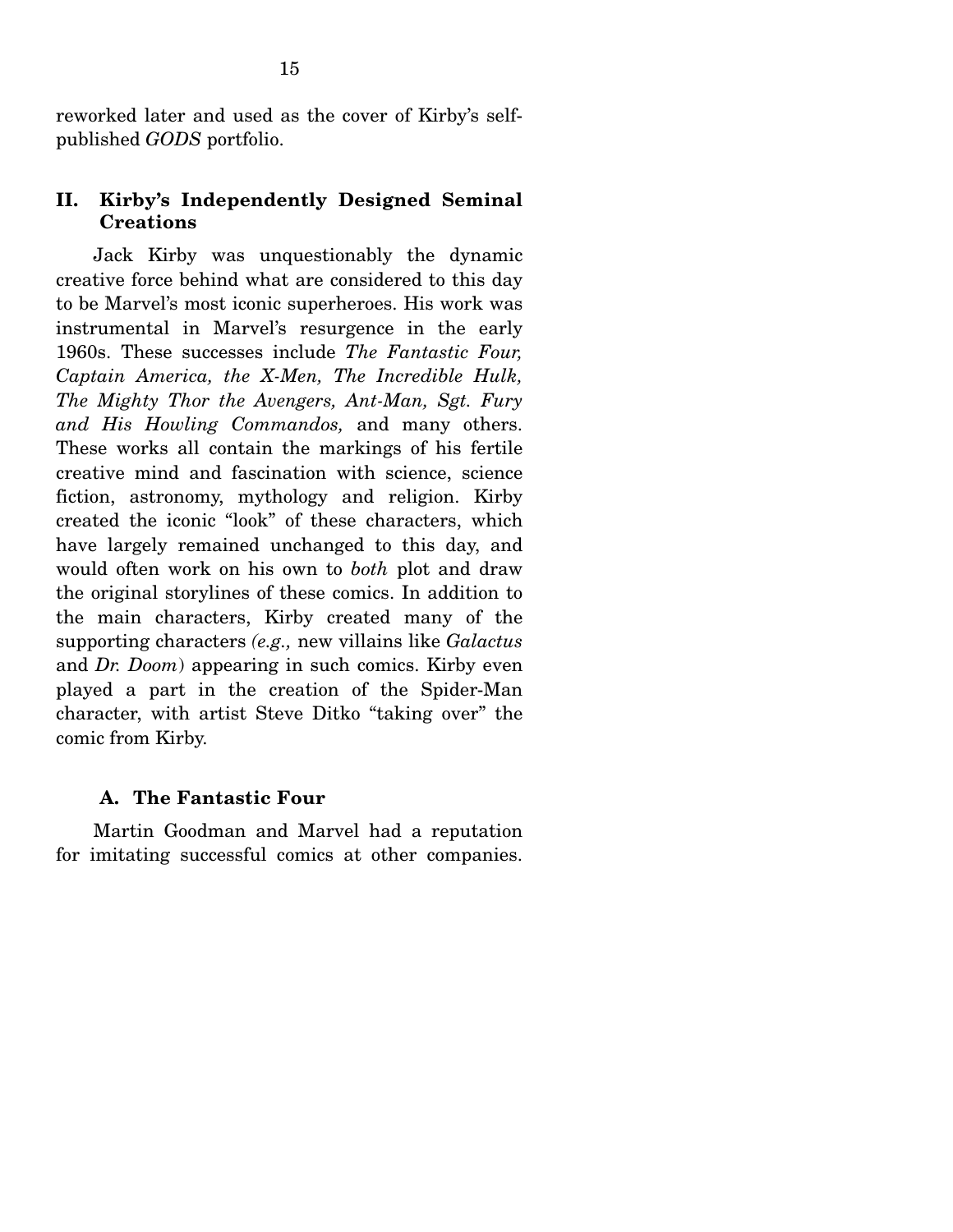Goodman wanted Lee to publish a superhero team book to compete with DC Comics' *Justice League of America*. Lee and Kirby met and bounced ideas off each other. Lee describes the process himself in interviews and in published accounts such as his introductions in books such as *Origins of Marvel Comics* (1974) and *Son of Origins of Marvel Comics*  (1975)*.* In all these accounts, new comics were always created in joint "bull" sessions with the artist, usually Kirby.

 Kirby thereafter drew the first issue of *The Fantastic Four*, and Lee dialogued the story. Many view *The Fantastic Four* as a descendent of Kirby's *Challengers of the Unknown* due to parallels between the works, particularly in a story that first appeared in *Challengers of the Unknown* #2 (Aug./Sept. 1958), several years before the debut of the Fantastic Four in November 1961. In the *Challengers of the Unknown* #2 story, following a failed space flight similar to the failed space flight in the later *Fantastic Four* #1, one of the Challengers acquires powers similar to those of the Fantastic Four: the ability to control and shoot flames, superhuman strength, and the power to turn invisible. The members of the Challengers also had personality traits similar to the Fantastic Four. Pilot "Ace" Morgan, like the Fantastic Four's Reed Richards, was the decisive leader of his group. "Rocky" Ryan, like Benjamin Grimm, aka "The Thing," was the group's strongman. Daredevil "Red" Ryan was the resident firebrand, much like Johnny Storm. "Prof" Haley was, like Sue Storm, the bland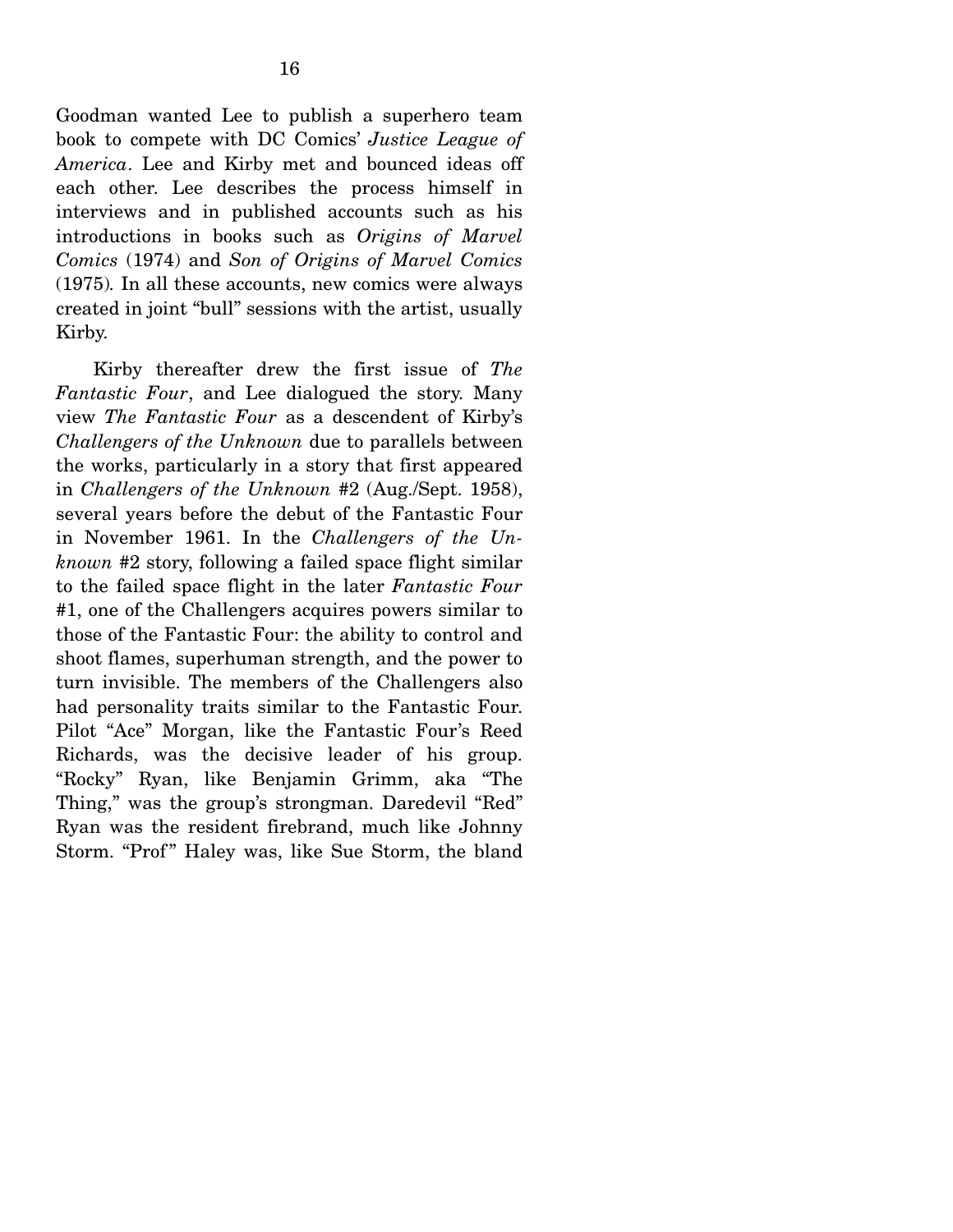and nondescript member of the group. The *Challengers* team, like the *Fantastic Four,* confronted science fiction enemies in a wide variety of fantastic settings.

 At Kirby's peak in the early and mid-1960s, the *Fantastic Four* comic book introduced dozens of new and imaginative characters, such as Dr. Doom, Alicia Masters, The Watcher, The Inhumans, The Black Panther, Galactus, The Silver Surfer, The Frightful Four, The Skrulls and many more. Many of these characters spun off into their own series; others reappeared time and again, not only in *Fantastic Four* but in other Marvel comics. Tellingly, after Kirby became disenchanted with Marvel and contemplated working with DC, the *Fantastic Four* ceased offering notable new characters.

#### **B. The Mighty Thor**

 Jack Kirby was known to be very keen on mythology, particularly Norse mythology. In 1942, Kirby created a Thor-like character in a story he created with Joe Simon – "Villain from Valhalla," published in May 1942 in DC Comics' *Adventure Comics* #75. Kirby thereafter included Thor in DC's *Tales of the Unexpected* #16, published in August 1957, where Thor sported a horned helmet and wielded a magic hammer.

 In contrast, at no time before or after the appearance in 1962 of Marvel's *Thor* in *Journey into Mystery* #83 (August 1962) did Stan Lee, or his brother Larry Lieber, the credited "writer," express any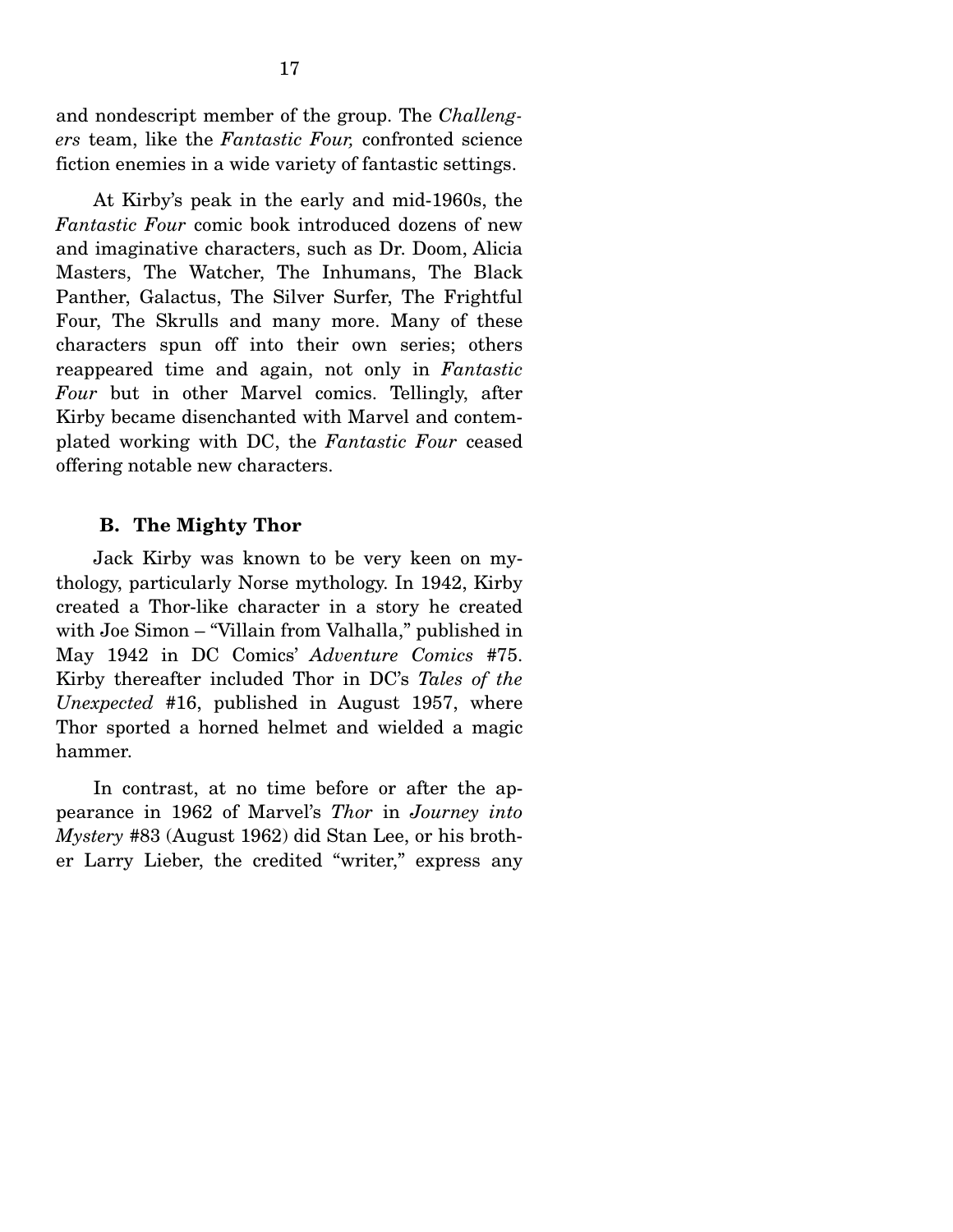interest in Norse mythology, or in using mythological gods as comic book characters. Kirby's lifelong interest in mythology continued after the creation of Thor when, working for DC Comics again in the 1970s, he created his own pantheon of mythological deities in his *New Gods* comic book and his "Fourth World" saga.

 In a 1998 interview, Stan Lee was asked about the mythology-based "Tales of Asgard" *Thor* stories. Lee replied, "... most of those were dreamed up by Jack because he did a lot of research on Norse gods . . . more than I did." There is no doubt that *The Mighty Thor* was a Jack Kirby creation.

#### **C. Spider-Man**

 Jack Kirby was also known to have been involved in the original creation of *Spider-Man*, based upon a character called *The Fly* that Simon and Kirby had created in the late 1950s, which was in turn based on an earlier character called *The Silver Spider*. Kirby originally drew the first five pages of the initial *Spider-Man* story, which like *The Fly* was about a young orphan who with the aid of a magic ring transformed himself into a superhero. Lee rejected Kirby's story, and then asked Steve Ditko to draw the first *Spider-Man* story instead of Kirby. Interestingly, Lee did not use Ditko's cover; Jack Kirby produced the cover of the first Spider-Man story published in *Amazing Fantasy* #15 (August 1962). While Kirby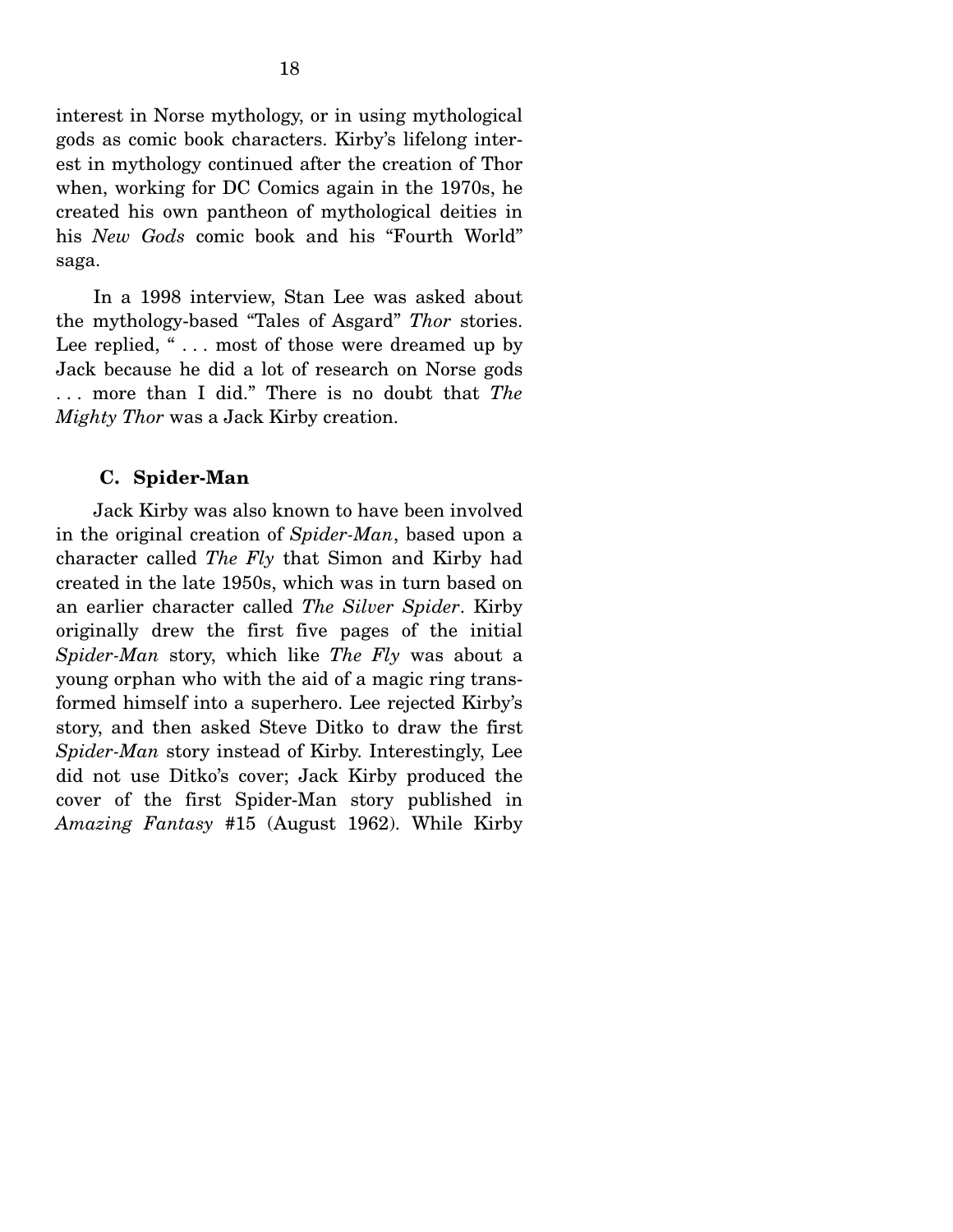was paid for this cover, he was not paid for the five Spider-Man pages that Marvel rejected.

#### **D. Sgt. Fury and His Howling Commandos**

 In an interview conducted for the magazine, *Jack Kirby Collector* #25 (August 1999), artist John Severin, who had worked with Timely and Lee, recalled a meeting with Jack Kirby in the late 1950s. Severin related the following, which perfectly describes the concept of Sgt. Fury:

Jack wanted to know if I'd be interested in syndication [of a newspaper comic strip]. He said we could be partners on a script idea he had. The story would be set in Europe during WWII; the hero would be a tough, cigarsmoking Sergeant with a squad of oddball G.I.s – sort of an adult Boy Commandos. Like so many other grand decisions I have made in comics, I peered through the cigar smoke and told him I really wasn't interested in newspaper strips. We finished cigars and coffee and Jack left, heading towards Marvel and Stan Lee.

 Prior to the debut of *The Fantastic Four*, Marvel published what are considered within the comics industry to be derivative comics of little note or originality (with the exception of *Captain America*, created by Simon and Kirby and published in 1941). *The Fantastic Four, The Incredible Hulk, The Mighty Thor, X-Men, Ant-Man, Sgt. Fury and His Howling Commandos* and *The Avengers* were all created or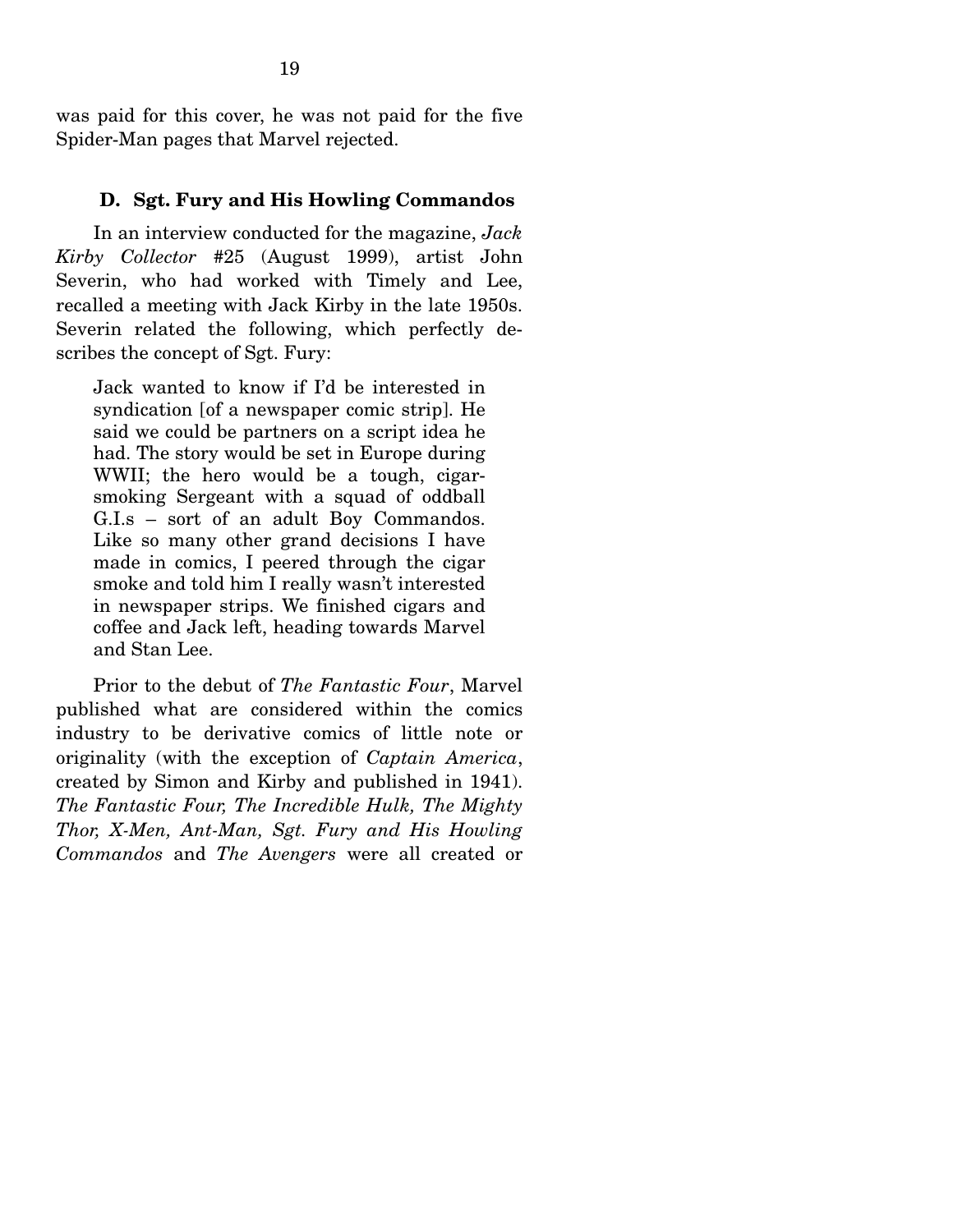co-created by Kirby or jointly created by Kirby and Lee. Prior to 1958, Marvel is not considered, to those familiar with the history of comic books, to have produced any significant original creations, while during this time period, Kirby developed a continuous string of creative and financial successes including *Captain America*, *Boy Commandos, Sandman, the Newsboy Legion,* and the *Fly.* Kirby and Joe Simon also pioneered the genre of Romance comics, which in the late 1940s and 1950s were selling in the millions, sparking imitators throughout the comics field. Those knowledgeable in the comic book industry recognize that Marvel's editor, Lee can boast no notable original comics creations once Kirby stopped selling to Marvel in 1970, while Kirby went on to create numerous new concepts and characters which are major titles at DC Comics today, such as the *New Gods, Darkseid, Mister Miracle, Kamandi, OMAC, the Demon,* and many others.

### **III. The 1980s "Return of Original Artwork" Fiasco**

 Marvel trailed other comic book publishers, particularly its chief rival DC Comics, in returning original artwork to freelance artists such as Jack Kirby. The reasons are several, but boil down to primarily two: fear that they would owe New York sales tax and insecurities about ownership. Marvel's new corporate parent, Perfect Film, which became Cadence, had concerns about Marvel's highly informal business practices in the 1950s and 1960s and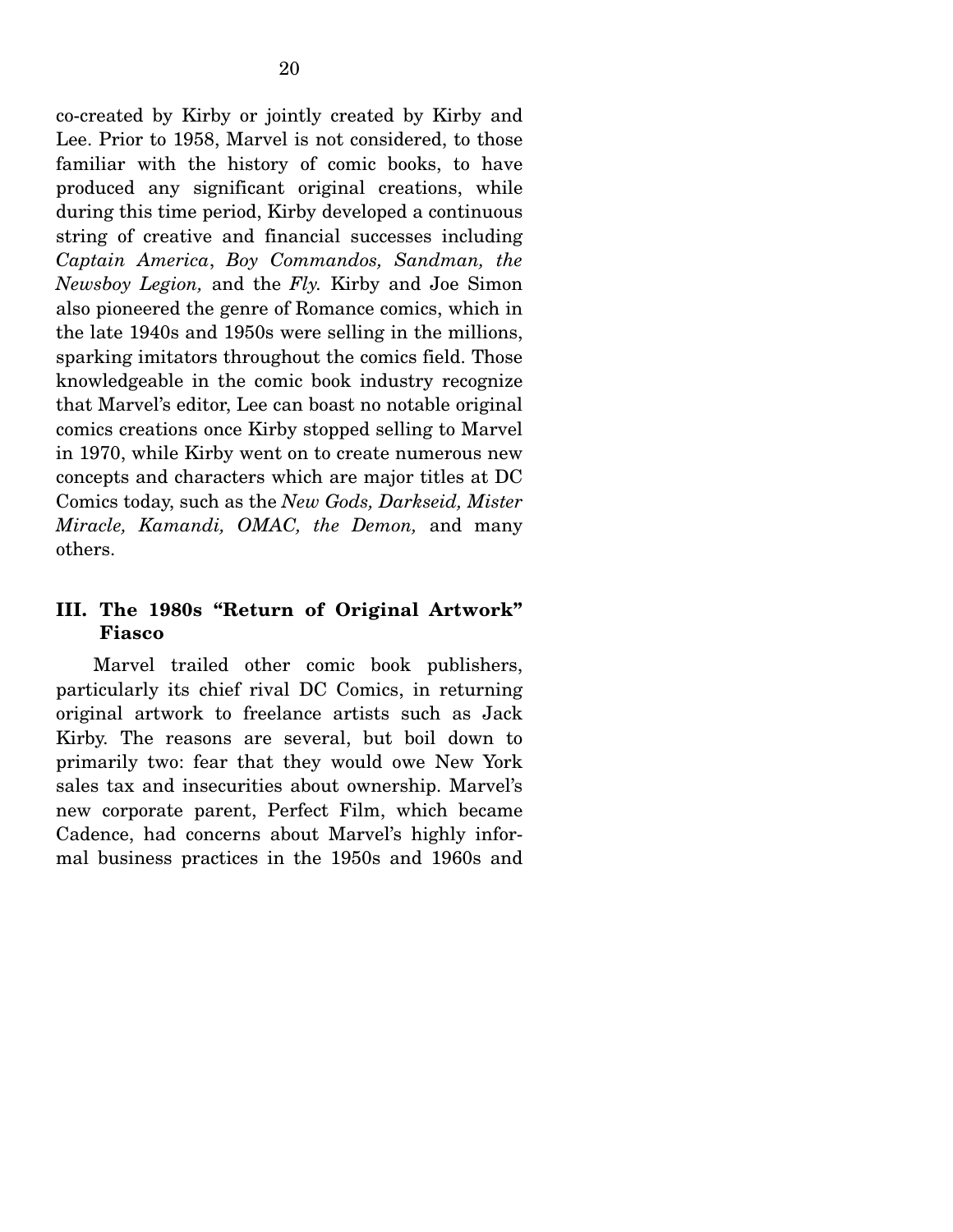how these practices affected their ownership in what had become very valuable properties. Coinciding with the new work-for-hire provisions under the 1976 Copyright Act, Perfect Film/Cadence "rewrote" Marvel's past in an apparent effort to protect its interests.

 As such artwork began to fetch considerable sums in the 1970s, artists began demanding the return of their artwork. DC Comics capitulated, publicly stating that the company had no legal claim to the artwork. Initially, Marvel refused to return artwork, but changed course in the mid-1970s and began returning then-current artwork. By the late 1970s Marvel began returning older artwork from the 1960s, provided the recipients signed releases prepared by Marvel re-characterizing their artwork as "work made for hire." Marvel thus embarked on a campaign to retroactively force purchases and assignments of rights to older freelance material into its new "work for hire" mold.

 As Jack Kirby was behind most of Marvel's most famous characters, he suffered the brunt of these efforts for years. Like many other freelancers, Kirby had requested the return of his artwork to provide his family with some form of security. Whereas other artists had to sign a single-page release to get their artwork back, Marvel provided Kirby with a much more onerous four-page document. The Kirby release was apparently a result of Marvel's heightened concerns with respect to Kirby's numerous, and now famous, creations. Due to a public outcry in support of Kirby, Marvel backed down somewhat, but Kirby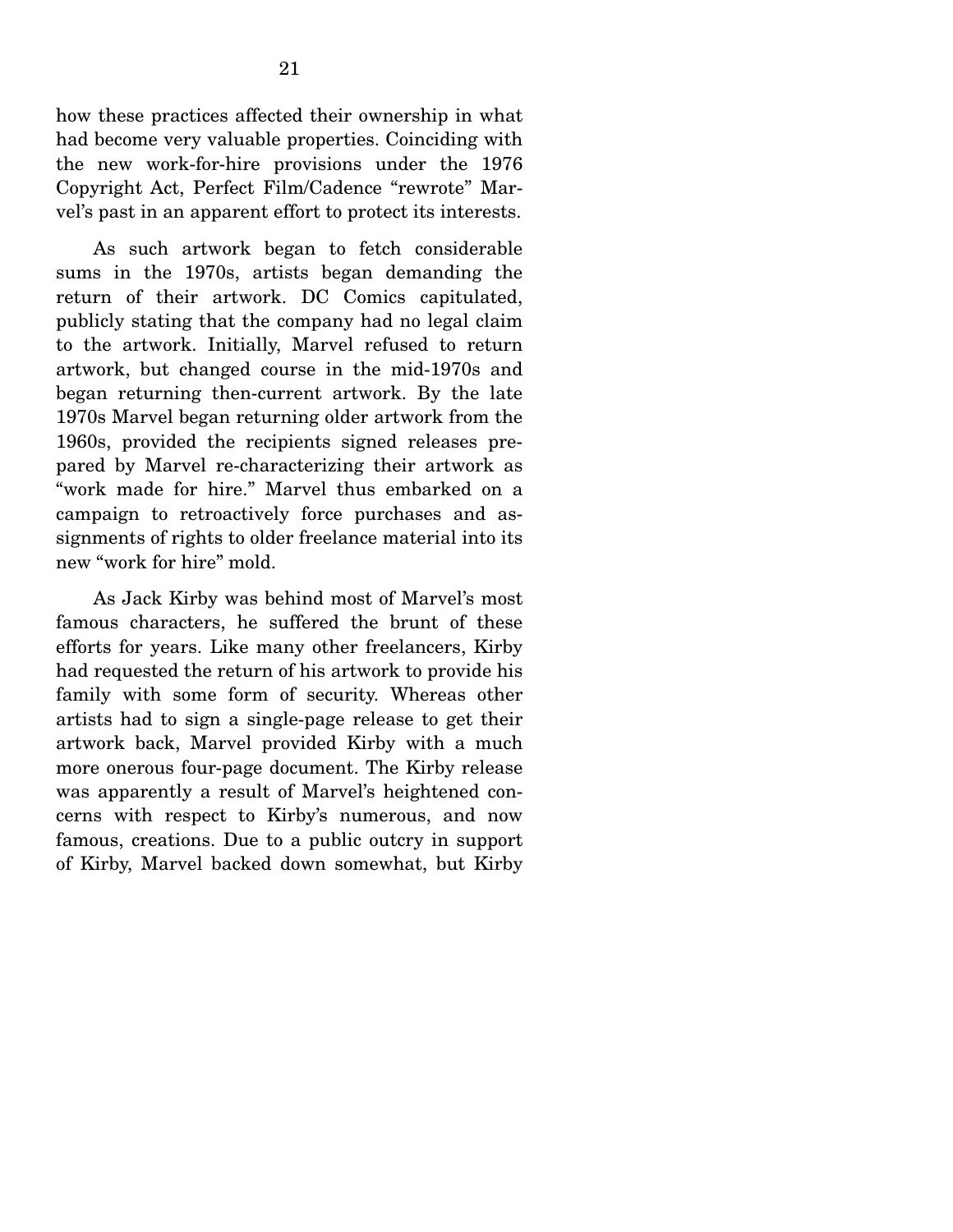was still required to sign Marvel's "work for hire" release before Marvel returned any of Kirby's artwork to him in 1987.

\* \* \* \*

 Marvel is in many ways "the house that Jack built." With little or no financial security, the prolific Kirby created a wealth of material featuring novel storylines and characters, while Marvel alone has reaped the benefits of Jack Kirby's most valuable creations. Kirby worked from the basement of his own home and set his own hours. He did not receive any of the benefits, security or guarantees of employment in producing what are considered to be seminal characters and stories. He continually faced the risk that Marvel, at its sole discretion, could reject his work without payment for his investment of time and money. The only contemporaneous agreement Marvel had with Kirby consisted of a legend Marvel placed on the back of its checks with express copyright assignment language, a tactic that forced him to sign his name in order to get paid – at the page rate – for his creations. A 1972 agreement was their first formal agreement, again expressly assigning to Marvel copyrights to Kirby's works, published by Marvel ten years earlier.

 Decades after the success of the key Kirby characters, Marvel, under its new corporate parents, Perfect Film/Cadence, attempted to "clean up" Marvel's claims to what had become comic book franchises, effectively by re-writing history. *Amici* believe